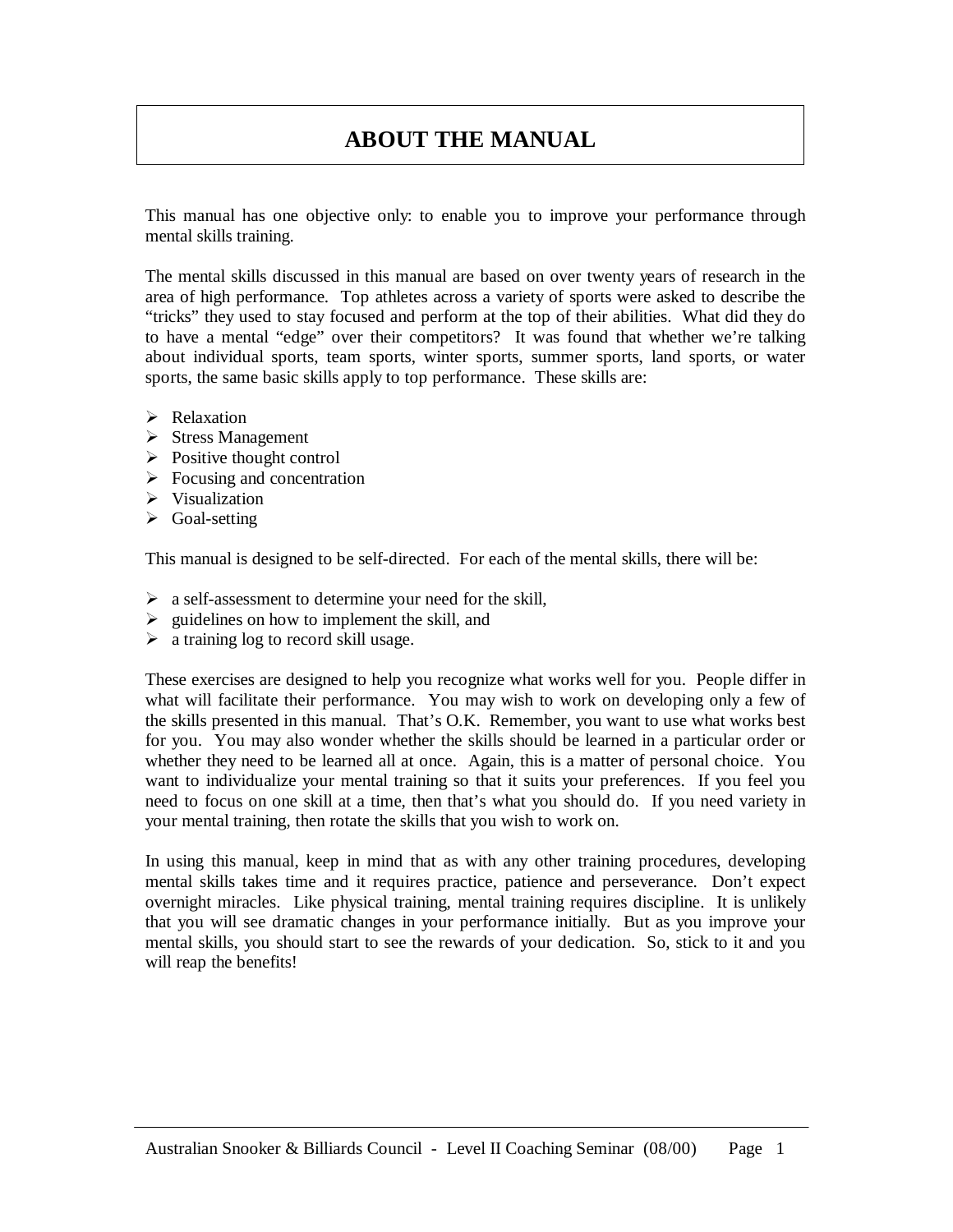## **KNOW YOUR COMPETITION SELF**

If you want to use mental skills to improve your performance, it is important to identify those areas in your performance where mental skills may help you. In order to do this, you need to develop an awareness of what is going on mentally when performance is up and compare that to what is happening when your performance is down. This will help you pinpoint areas that need refinement. Once you've identified what you need to work on, you can select the appropriate mental skill. For example, if you find that the difference between a good performance and a bad performance can be traced to anxiety, you will want to learn relaxation techniques.

The following questions are designed to help you reflect upon your personal competitive history, and to help you become aware of what works for you and what doesn't.

Think of your all-time **best** performance(s) and answer the following question keeping that/those event(s) in mind:

How did you feel just before the event?

| No activation 0 1 2 3 4 5 6 7 8 9 10<br>(mentally and<br>physically flat) |  |  |  |  |  |                        | <b>Highly activated</b><br>(mentally and<br>physically charged) |
|---------------------------------------------------------------------------|--|--|--|--|--|------------------------|-----------------------------------------------------------------|
| Not worried<br>or scared at all                                           |  |  |  |  |  | 0 1 2 3 4 5 6 7 8 9 10 | Extremely<br>worried or scared                                  |

What were you saying to yourself or thinking shortly before the start of the event?

How were you focused during the event (what were you aware of or paying attention to while actively engaged in the performance)?

Now think of your **worst** competitive performance(s) and answer the following question keeping that/those event(s) in mind:

How did you feel just before the event?

| No activation 0 1 2 3 4 5 6 7 8 9 10<br>(mentally and<br>physically flat) |  |  |  |  |  |                        | Highly activated<br>(mentally and<br>physically charged) |
|---------------------------------------------------------------------------|--|--|--|--|--|------------------------|----------------------------------------------------------|
| Not worried<br>or scared at all                                           |  |  |  |  |  | 0 1 2 3 4 5 6 7 8 9 10 | Extremely<br>worried or scared                           |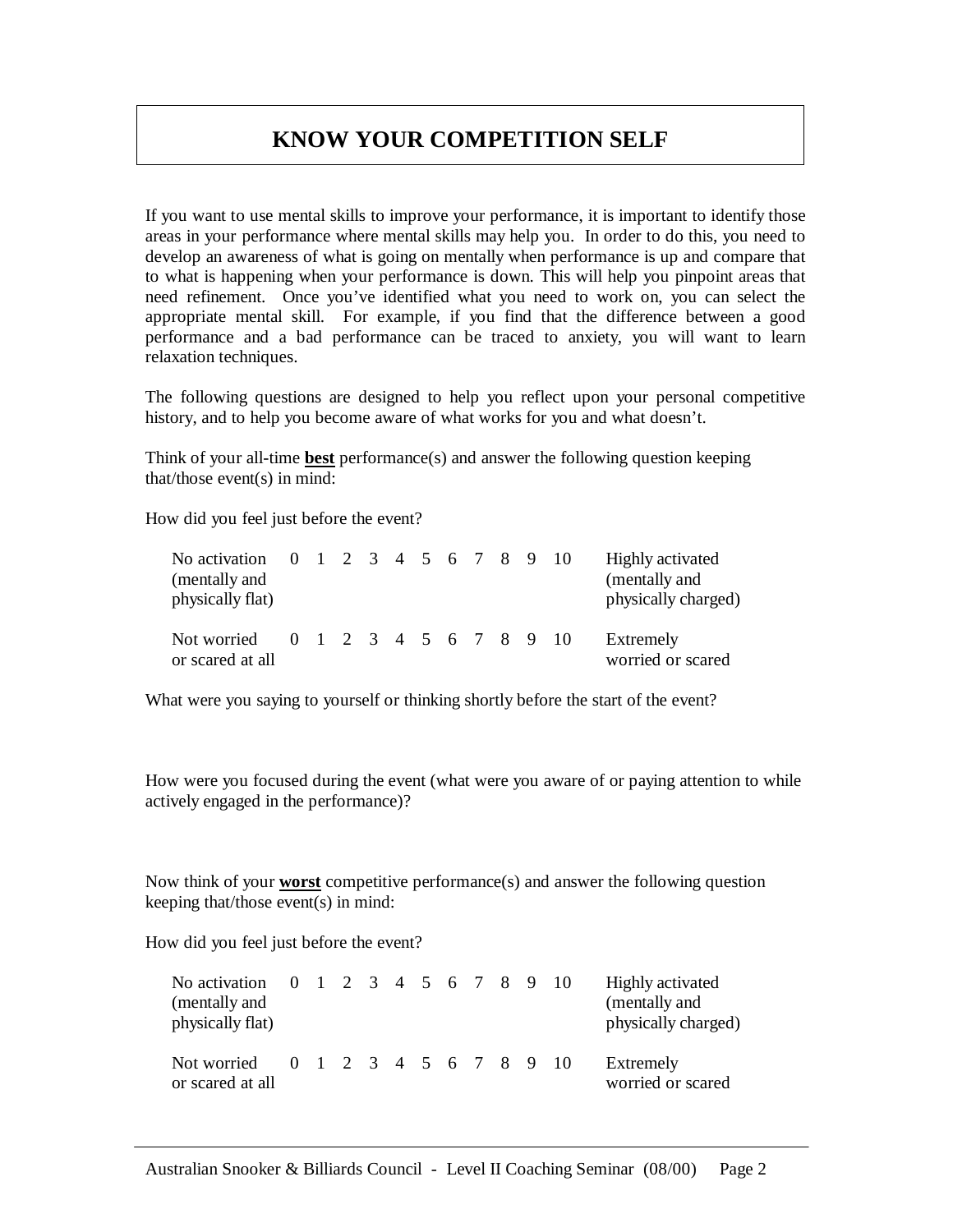What were you saying to yourself or thinking shortly before the start of the event?

How were you focused during the event (what were you aware of or paying attention to while actively engaged in the performance)?

What were the major differences between your thinking (or feelings) prior to your best and worst performances?

How would you prefer to feel just before an important performance?

| No activation 0 1 2 3 4 5 6 7 8 9 10 |  |  |  |  |  | Highly activated    |
|--------------------------------------|--|--|--|--|--|---------------------|
| (mentally and                        |  |  |  |  |  | (mentally and       |
| physically flat)                     |  |  |  |  |  | physically charged) |

What would you prefer to focus your attention on during an important performance?

Is there anything you would like to change about the way you approach competition or training?

At this point, you should have some idea about the sorts of things that may be interfering with your performance. The next few sections will present skills that you may use to work through these obstacles. Keep in mind that mental skills training is not just about "fixing" problems but is useful to help you improve on what you are already doing. So, if after doing this initial assessment, you feel like you've got it all under control, you might still want to read through the manual to see if there are any tips that you can pick up. Tips that may help you blitz the competition!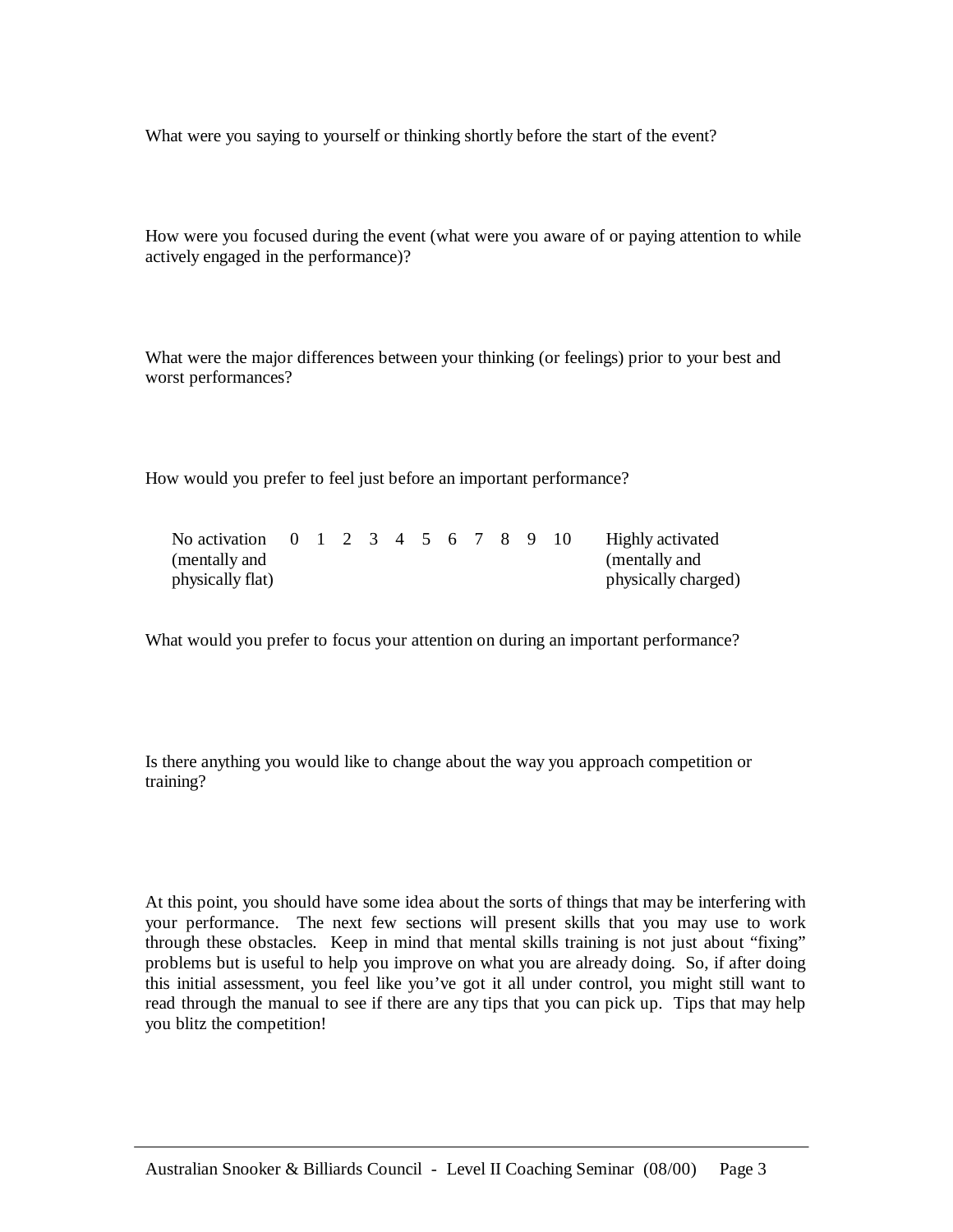# **RELAXATION TRAINING**

Being able to relax your body gives you control over muscles important to your performance. Relaxation facilitates blood circulation throughout the body, including the brain. So, being relaxed can help improve your concentration and focus. Relaxation is considered a basic skill that can help you develop other mental training techniques such as visualization and stress management.

Relaxation training occurs in three stages. In Stage 1, you will learn a technique called progressive relaxation, where you alternate between tensing and relaxing different muscle groups. After 3-4 practice sessions, you will be ready to move onto Stage 2, where you will practice relaxation through deep breathing. Finally, in Stage 3, you will work on relaxing when it counts the most, on site.

## **STEP 1 – HOW RELAXED ARE YOU?**

**A.** Using the scale below, with  $0 =$  extremely tense and  $10 =$  extremely relaxed, rate yourself for the following situations: /



What do you notice from your answers? Do you show higher relaxation with good performances?

**B.** Muscle tension may interfere in a variety of ways. Answer the following questions to determine your need for relaxation training. /

| $\pi$ Yes $\pi$ No |  | Do you find yourself wound up the night before performances,<br>finding it difficult to fall as leep and/or do you wake up tired? |
|--------------------|--|-----------------------------------------------------------------------------------------------------------------------------------|
| $\pi$ Yes $\pi$ No |  | Does your sport involve flexibility? smooth movements?<br>coordinated motions?                                                    |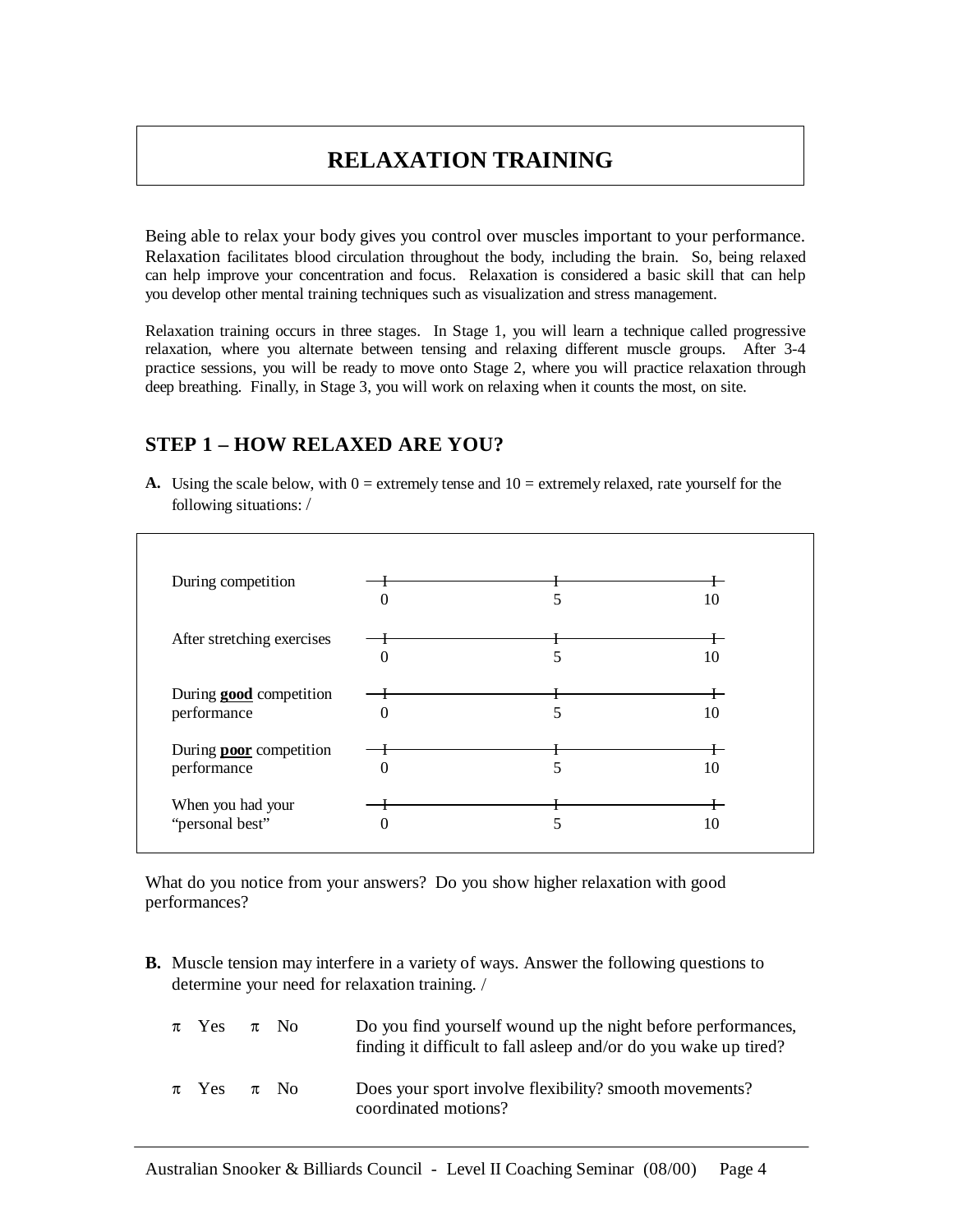| $\pi$ Yes $\pi$ No |          | Does staying relaxed muscularly help you to prevent cramping<br>during your sport performance?                                                        |
|--------------------|----------|-------------------------------------------------------------------------------------------------------------------------------------------------------|
| $\pi$ Yes $\pi$ No |          | Are you relaxed and easy during practice, but tight during<br>competition?                                                                            |
| $\pi$ Yes $\pi$ No |          | Do you sometimes feel that you have low energy even though<br>you think you slept well (and this is not due to poor nutrition<br>or health problems)? |
| $\pi$ Yes          | $\pi$ No | Do you lack good control over your mind and muscles, and are<br>unable to relax and be loose through a quick method of your<br>own?                   |

If you answered YES to any of these questions, you can benefit from relaxation training.

## **STEP TWO - LEARNING TO RELAX**

### **Stage 1 – Progressive relaxation**

The first step in learning relaxation is to become familiar with what tense muscles feel like. This will allow you to recognize when you are tense and need to relax. This stage will involve tensing up muscle groups, **focusing on how that feels**, then letting go, and noticing the contrasting feelings. This exercise should take 10-20 minutes. Use a steady slow pace without rushing.

Find a place where it's quiet and you won't be interrupted. Sit quietly in a comfortable position, feet apart and your hands on your lap. We will alternate between tensing and relaxing 3 muscle groups, (1) the feet and legs, (2) the abdominals, and (3) the arms and shoulders. Once you learn the exercise, it is best to do it with your eyes closed.

- $\triangleright$  To begin, raise your legs and stretch them straight out so that your toes are pointing toward you.
- $\triangleright$  Tense every muscle in your legs and feet and hold that position for a count of ten.
- $\triangleright$  Concentrate on that feeling of tension as you count to ten.

#### **RELAX**

- $\triangleright$  Now tense your abdominals as tightly as you can.
- $\triangleright$  Feel that tension.
- $\triangleright$  Hold that position and count to ten.
- **RELAX**
- $\triangleright$  Now bend your arms, make a fist, and raise your shoulders.
- $\triangleright$  Flex your muscles as if you were Superman / SuperWoman.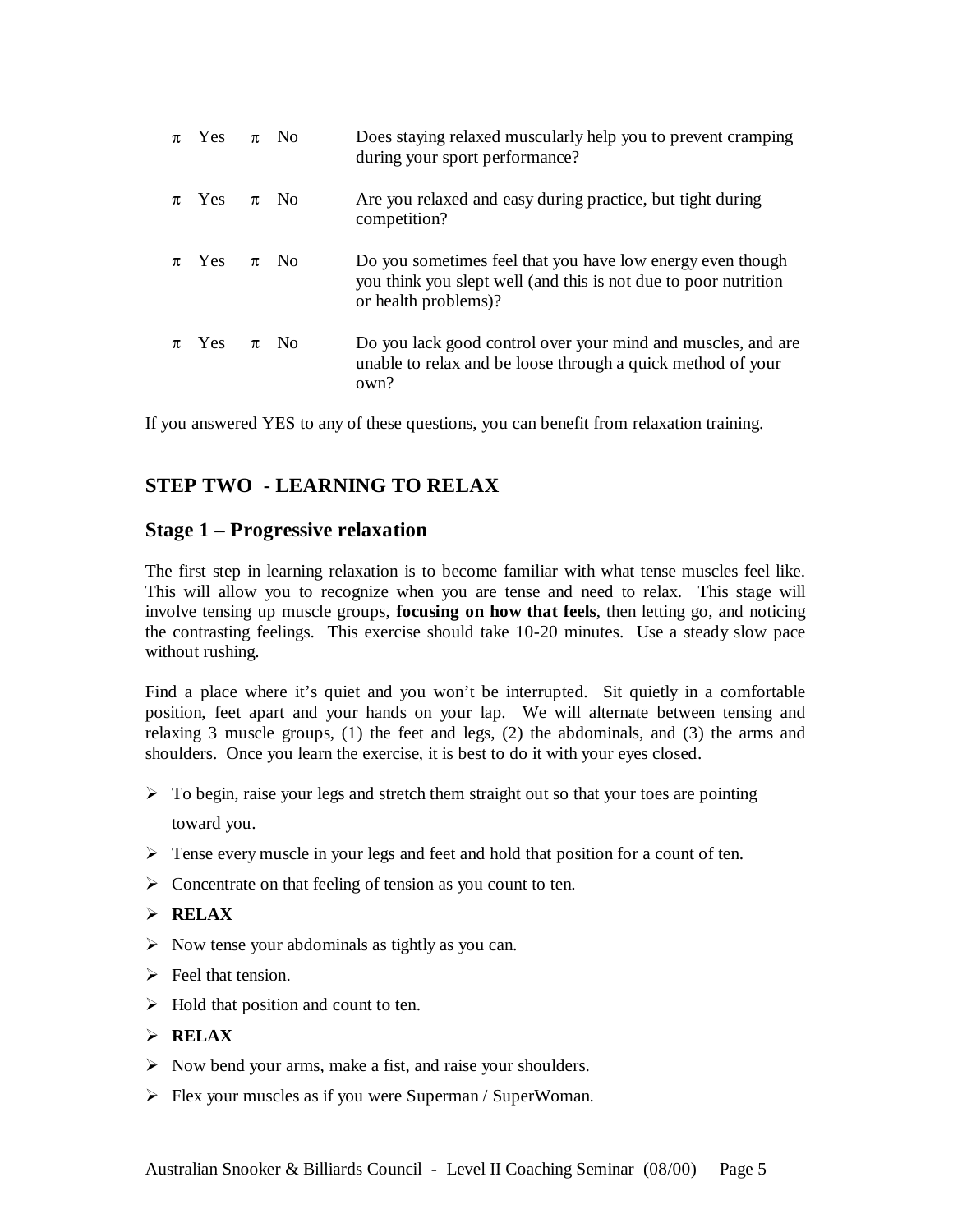- $\triangleright$  Hold that position and count to ten.
- **RELAX**
- $\triangleright$  Take a slow deep breath, drawing in air through your nose.
- $\triangleright$  Draw in as much air as you can and then exhale through the mouth making as loud a noise as you can.
- $\triangleright$  Repeat this deep breathing three times.
- $\triangleright$  Return to normal breathing and open your eyes. You have finished the exercise.

Record your level of relaxation before and after each progressive relaxation exercise. Use the scale from 0 to 10, where  $0 =$  extremely tense and  $10 =$  extremely relaxed. /

| Session 1: | level before exercise | level after exercise |
|------------|-----------------------|----------------------|
| Session 2: | level before exercise | level after exercise |
| Session 3: | level before exercise | level after exercise |
| Session 4: | level before exercise | level after exercise |

When your level after the relaxation exercise has consistently reached +7 or better, you are ready to move on to Stage 2. This usually takes 3-4 practice sessions.

#### **Stage 2 – Relaxing through Deep Breathing**

In this stage, we eliminate the muscle tensing and rely upon the deep breathing technique to achieve a state of relaxation.

Once again, pick a quiet place and get into a comfortable position. Scan your body for tense muscles. Focus on one tense body part at a time and use the following deep breathing exercise to loosen and relax that muscle or group of muscles. Again, it is best to do this exercise with your eyes closed.

- $\triangleright$  Take a slow deep breath, drawing in air through your nose.
- $\triangleright$  Draw in as much air as you can, while focusing on the tense body part.
- $\triangleright$  Exhale through your mouth and as you breathe out, imagine the tension flowing out of your body.
- $\triangleright$  Repeat this deep breathing exercise three times for each body part that you wish to relax.

When you are comfortable with this breathing exercise, try including some key words or cues as you breathe and relax. For example, you could repeat the words "breathe" or "relax" to yourself as you exhale. Or you could imagine that you are as calm as a lake. Experiment to find what works best for you. When you discover a cue that seems right, use that along with the breathing exercise.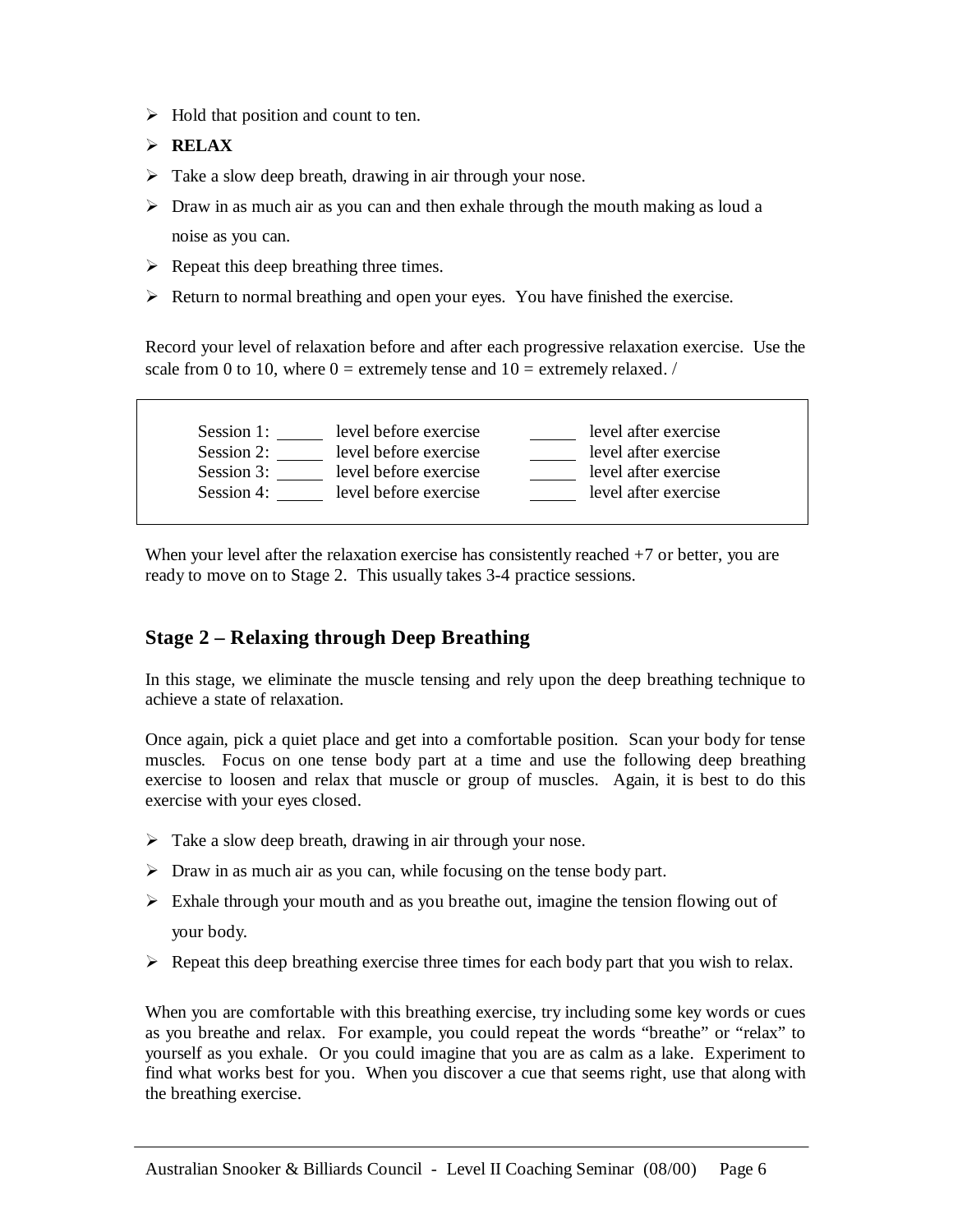Again, you'll want to record your level of relaxation before and after each deep breathing exercise. Use the scale from 0 to 10, where  $0 =$  extremely tense and  $10 =$  extremely relaxed. /

| Session 1: | level before exercise | level after exercise |
|------------|-----------------------|----------------------|
| Session 2: | level before exercise | level after exercise |
| Session 3: | level before exercise | level after exercise |
| Session 4: | level before exercise | level after exercise |

When your level after the relaxation exercise has consistently reached  $+7$  or better, you are ready to move on to Stage 3. This usually takes 3-4 practice sessions.

### **Stage 3 – Relaxing on-site**

Now that you've learned your relaxation skill, you want to practice using it in "the real world". In this stage, you want to practice achieving a relaxed state quickly (in less than a minute). Remember, your goal is to be able to use this skill to help you relax before, during and/or after a competition. So, try to practice relaxation in situations that in some ways resemble your competition environment. For example, you might want to practice your skill when you find yourself in a crowded and noisy environment. Also, try using your relaxation skills at different times during practice. This will give you a good indication of how much you need to refine your skill in order to use it successfully in competition. Remember to use your cue word or trigger when practicing your relaxation skills.

Keep a log of your attempts to use relaxation at different times. Record the event or situation and your level of relaxation before and after trying to use the skill. This will allow you to see under what conditions you are able to use relaxation effectively.

Use the scale from 0 to 10, where  $0 =$  extremely tense and  $10 =$  extremely relaxed. /

|                                                                                                                                                                                                                                                                                                                                                                                                                                                   | level before exercise _______ level after exercise |  |
|---------------------------------------------------------------------------------------------------------------------------------------------------------------------------------------------------------------------------------------------------------------------------------------------------------------------------------------------------------------------------------------------------------------------------------------------------|----------------------------------------------------|--|
| Event: $\frac{1}{\sqrt{1-\frac{1}{2}} \cdot \frac{1}{2} \cdot \frac{1}{2} \cdot \frac{1}{2} \cdot \frac{1}{2} \cdot \frac{1}{2} \cdot \frac{1}{2} \cdot \frac{1}{2} \cdot \frac{1}{2} \cdot \frac{1}{2} \cdot \frac{1}{2} \cdot \frac{1}{2} \cdot \frac{1}{2} \cdot \frac{1}{2} \cdot \frac{1}{2} \cdot \frac{1}{2} \cdot \frac{1}{2} \cdot \frac{1}{2} \cdot \frac{1}{2} \cdot \frac{1}{2} \cdot \frac{1}{2} \cdot \frac{1}{2} \cdot \frac{1}{2$ | level before exercise level after exercise         |  |
| Event: $\frac{1}{\sqrt{1-\frac{1}{2}} \cdot \frac{1}{2} \cdot \frac{1}{2} \cdot \frac{1}{2} \cdot \frac{1}{2} \cdot \frac{1}{2} \cdot \frac{1}{2} \cdot \frac{1}{2} \cdot \frac{1}{2} \cdot \frac{1}{2} \cdot \frac{1}{2} \cdot \frac{1}{2} \cdot \frac{1}{2} \cdot \frac{1}{2} \cdot \frac{1}{2} \cdot \frac{1}{2} \cdot \frac{1}{2} \cdot \frac{1}{2} \cdot \frac{1}{2} \cdot \frac{1}{2} \cdot \frac{1}{2} \cdot \frac{1}{2} \cdot \frac{1}{2$ | level before exercise level after exercise         |  |
| Event: $\qquad \qquad$                                                                                                                                                                                                                                                                                                                                                                                                                            | level before exercise level after exercise         |  |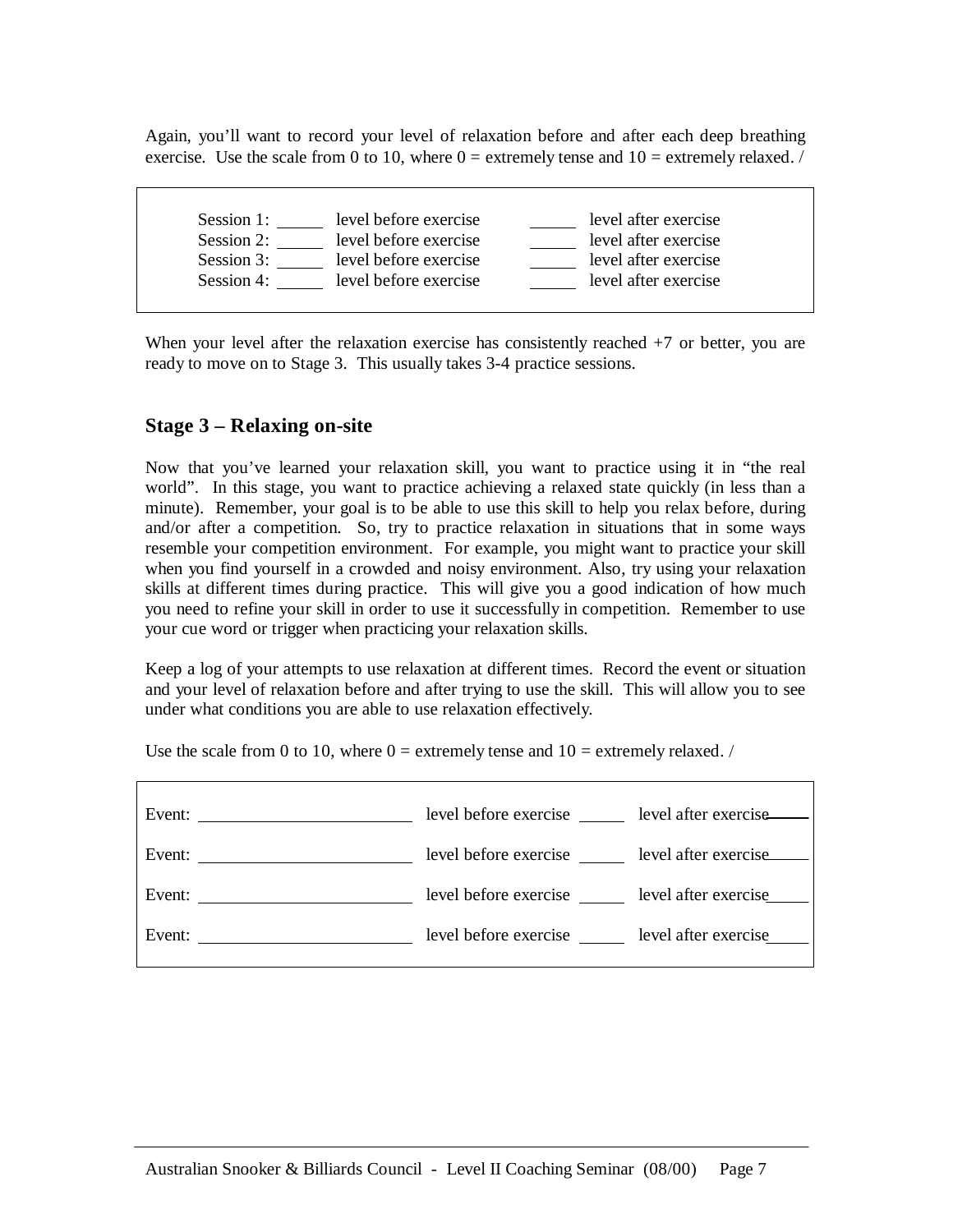## **STRESS MANAGEMENT**

High level sport requires a high level of energy and activation. You want to be psyched, you want to be pumped so that you can go out there and put in a top performance. Sometimes, however, if your level of activation is too high, your excitement can turn to stress. Stress can be detrimental to performance because it ruins your concentration, it increases the risk of injury, it causes negative thoughts, and it interferes with coordination, endurance and smooth performance. So, it is very important to be able to distinguish between healthy excitement and unhealthy stress. And it is equally important to have strategies to manage the stress (because it will happen) once it has been recognized.

## **STEP 1 – RECOGNIZING STRESS**

Stress disguises itself in many ways, so it's important to know what your stress signs are. In the box below is a list of stress signals. Think back to your best performance and how you felt at that time. Now, go through the list and tick off the stress signals that you recall being present at that time. Now, think of your worst performance and go through the list again. /

|                         | <b>Best</b> | Worst |
|-------------------------|-------------|-------|
| $Hand(s)$ clenched      | π           | π     |
| Throat went dry         | π           | π     |
| Shoulders hunched       | π           | π     |
| Teeth clenched          | π           | π     |
| Palms sweaty            | π           | π     |
| Heart rate increased    | π           | π     |
| Neck tensed             | π           | π     |
| Stomach knotted         | π           | π     |
| Negative thoughts       | π           | π     |
| Self-doubts             | π           | π     |
| Felt irritable          | π           | π     |
| Couldn't concentrate    | π           | π     |
| Mind wandered           | π           | π     |
| Felt isolated from body | π           | π     |
| Doubts about training   | π           | π     |
| Mind racing             | π           | π     |
| Felt jumpy              | π           | π     |
| Worried a lot           | π           | π     |
| Felt drained            | π           | π     |
|                         | π           | π     |

#### **A. What are Your Stress Signals?**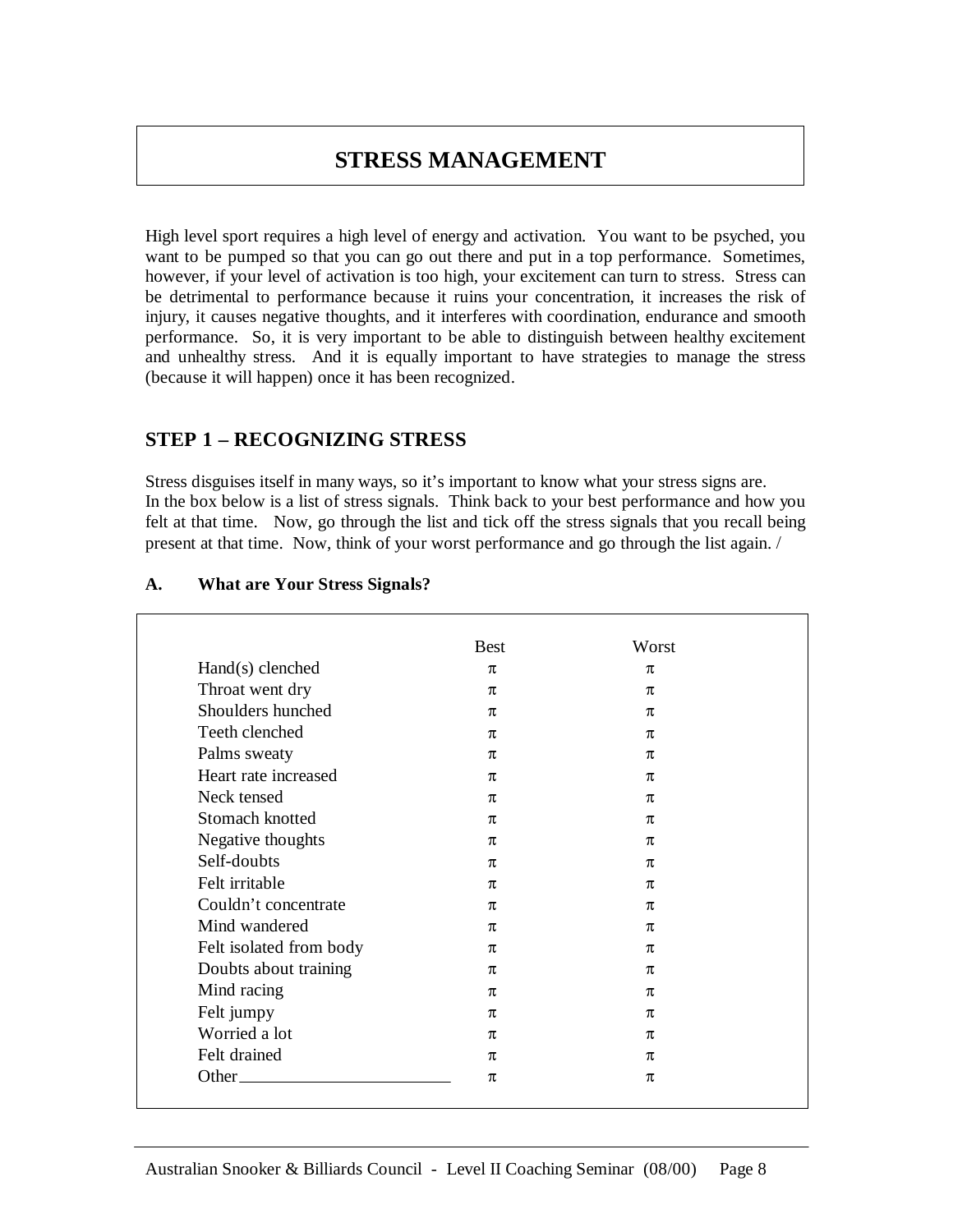Do you notice any difference in the amount of stress signals present in your best versus worst performance? Another way to do this exercise is to watch for occasions when you start to feel stressed (it doesn't have to be a sport situation) and try to notice your body signals. You can make a third column in the table above and record the signals present the next time you feel stressed.

#### **B. When Are You Stressed?**

Now that you recognize what stress feels like, it's important to become aware of when you are stressed.

At the next competition or practice match, record your level of stress during the following times. Use a scale of 0 to 10, where  $0 =$  no stress and  $10 =$  high tension (stress).

| Night before competition/practice   |
|-------------------------------------|
| Morning of competition/practice     |
| On the way to the venue             |
| In the change/preparation room      |
| Going into the competition area     |
| During warm-ups                     |
| Just before the event/practice      |
| At the start of the event/practice  |
| During the event/practice           |
| At the finish of the event/practice |
| Other                               |
|                                     |

## **STEP TWO – PREVENTING & CONTROLLING STRESS**

- 1. During competition, **always** practice deep breathing (deep breath in and big breath out) at the times you discovered are your high stress points (from list above).
- 2. Get into the habit of checking your body for "stress signals" to make sure you're staying loose.
- 3. If you notice stress signs, immediately do a deep breathing exercise to lower your stress. You want to prevent stress from getting out of control.
- 4. If conditions do get out of control and you find yourself experiencing high stress:
	- a) Slow down physically, e.g., by walking and moving with slow movements (including your speech – avoid talking in excitable tones).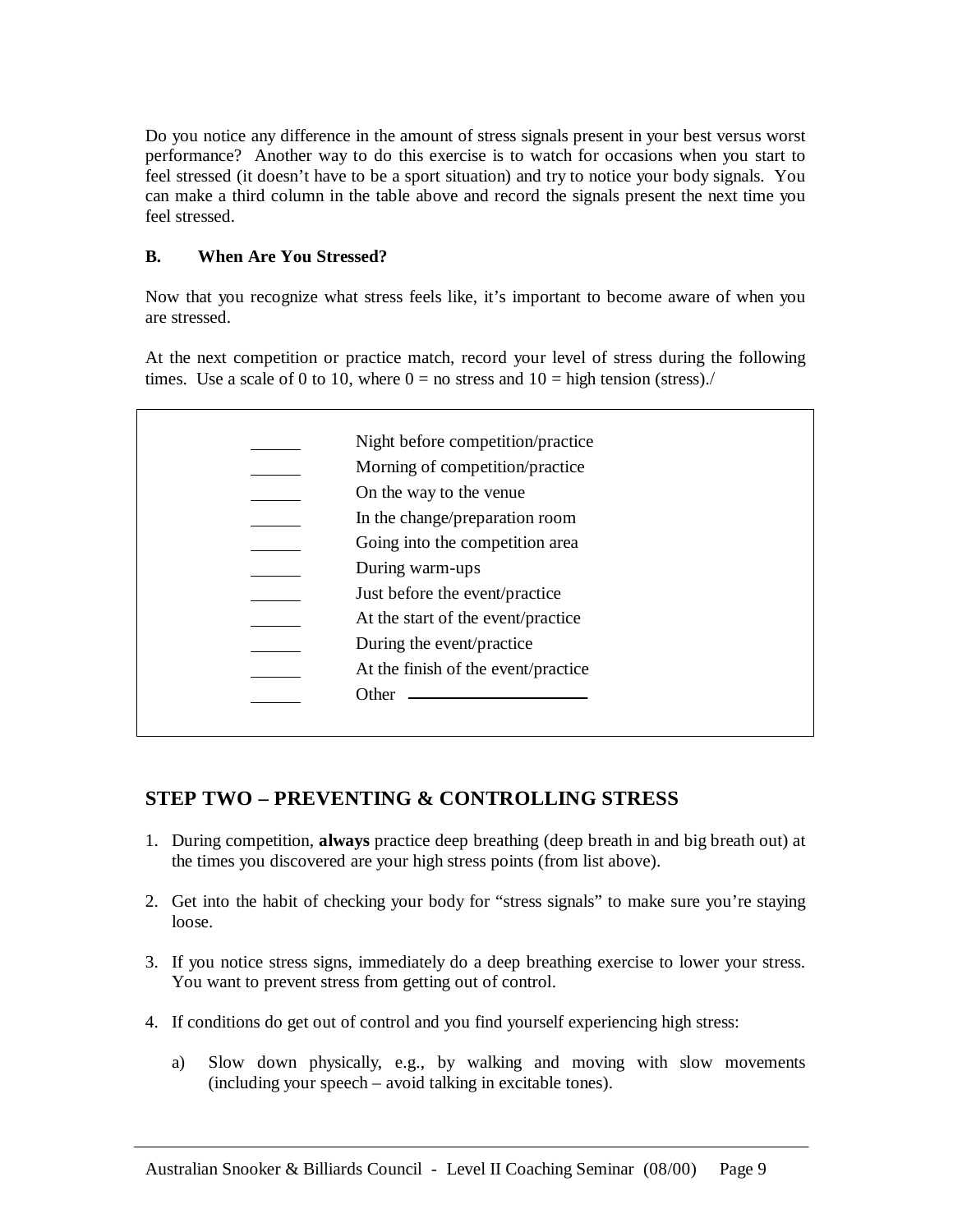- b) Refocus your mind and attention internally and away from outside events and interactions with people. Instead of looking at the scoreboard, focus on the weave of your shoelaces, for example. This will remove your mind from external distractions and pressures.
- c) Now, try doing the deep breathing exercise. Deep breath in through the nose and long exhale through the mouth.
- d) Let your hands become loose, let your shoulders relax to a lower position. Focus your attention on letting your shoulders relax.
- e) Be **aware** of your body settling down, your breathing becoming more deep and relaxed, your muscles losing their tightness.
- f) You are now in control again and ready!

## **STEP 3 – STRESS MANAGEMENT TRAINING LOG**

It's a good idea to keep a record of your attempts to control your stress. This will allow you to see when relaxation is working for you and it will allow you to identify areas that still need work. Eventually, you will become proficient at managing your stress and will no longer need to record your relaxation skill usage. But it's a good idea to monitor your progress with relaxation at the very beginning so that you have direct feedback on your efforts. You may not feel 100% relaxed the first few times you try your deep-breathing on site but you may notice that your level of relaxation is better than before you started using relaxation techniques. This should encourage you to stick with it. Remember, it will come with time and with practice, so don't be discouraged if it doesn't happen right away.

In the box below, is a sample training log. You can modify it to more accurately suit the area you are working on. For example, you may just be using the relaxation exercise before the competition because this is the time you've discovered that you are most stressed. In this case, you may want to record somewhere in the training log that it applies to before the event only.

Again, for assessing stress levels, use the scale of 0 to 10, where  $0 =$  no stress and  $10 =$  high tension (stress). For the column referring to level of performance, use the following code: A  $=$  better than expected,  $B =$  as well as I had expected, and  $C =$  poorer than expected. /

| Competition | Date of<br>Comp. | Stress level<br>before relaxation | Stress level<br>after relaxation | Performed<br>how well? |
|-------------|------------------|-----------------------------------|----------------------------------|------------------------|
|             |                  |                                   |                                  |                        |
|             |                  |                                   |                                  |                        |
|             |                  |                                   |                                  |                        |
|             |                  |                                   |                                  |                        |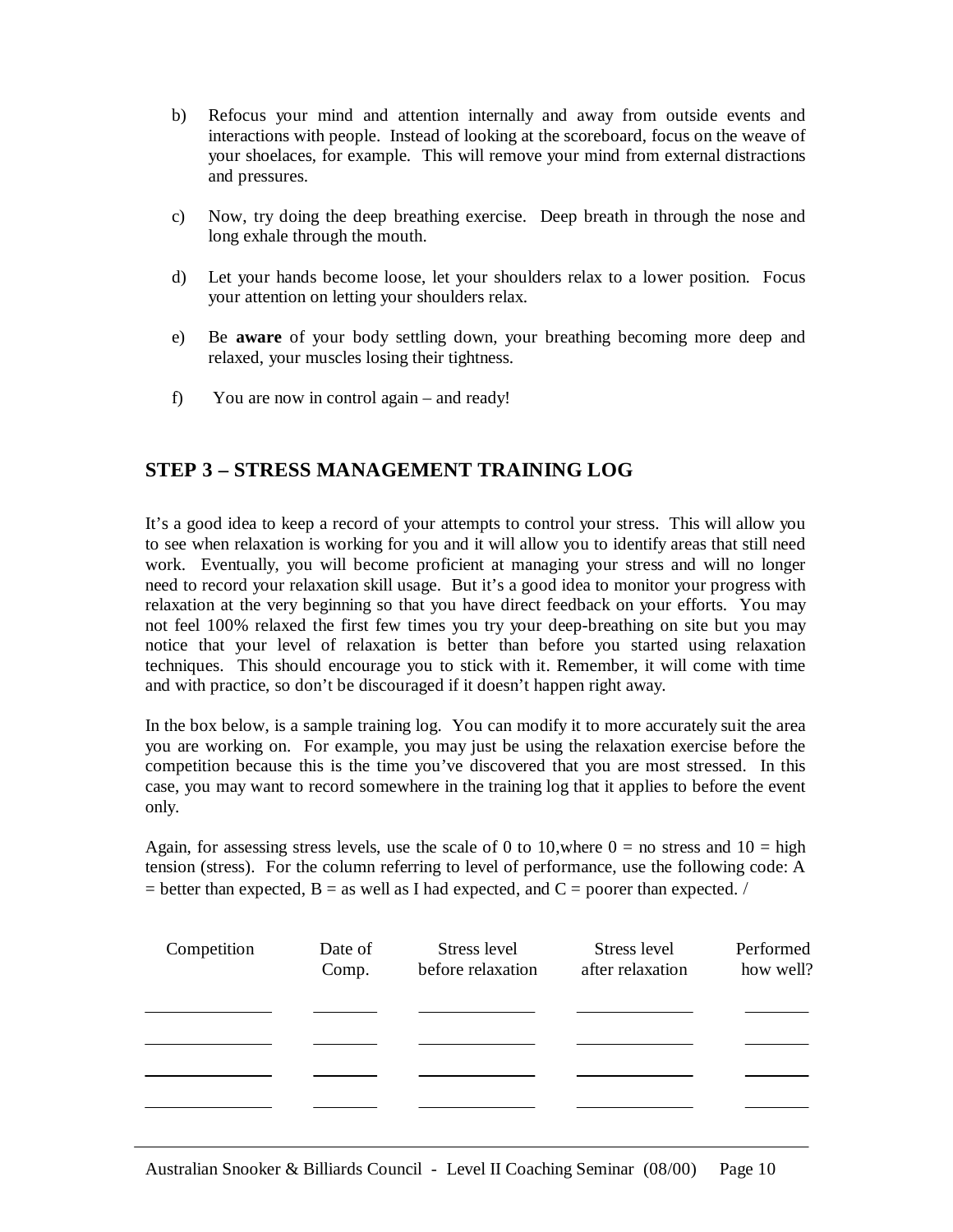# **POSITIVE THOUGHT CONTROL**

The one thing over which you have absolute control is your thinking. Control your thoughts or they will control you.

Every one has negative thoughts, doubts about readiness, ability to perform well, etc. What distinguishes the winner from the loser is what that person does with these negative thoughts. Clearly, having a bunch of negative thoughts can contribute significantly to your stress level. So, part of managing your stress, includes managing your negative thoughts.

Negative thoughts can quickly erode your enthusiasm, your motivation, your self-confidence, and your performance. So, it's important that you learn to keep matters in perspective and view things in a constructive way, that is, in a way that can help you. You will always come across situations and people who have the potential to upset you – but the only way they can upset you is if you let them.

## **STEP 1 – ARE NEGATIVE THOUGHTS INTERFERING WITH YOUR GAME?**

Listed in the box below are different occasions that are likely to cause you to have negative thoughts. Place a tick next to those situations in which you have responded negatively and indicate whether or not these thoughts helped your performance./

|                                            | Negative<br>thoughts | Helped | Did not Help |
|--------------------------------------------|----------------------|--------|--------------|
| When tired                                 | π                    | π      | π            |
| When stressed                              | π                    | π      | π            |
| When I've made an error                    | π                    | π      | π            |
| When my opponent scored                    | π                    | π      | π            |
| When I feel that I'm not doing well        | π                    | π      | π            |
| When the ref makes a bad call              | π                    | π      | π            |
| When someone is critical of my performance | $\pi$                | π      | π            |
| When the crowd cheers for my opponent      | $\pi$                | π      | π            |
| Can you think of other situations?         |                      |        |              |
| How did negative thoughts help?            |                      |        |              |
| How did they not help?                     |                      |        |              |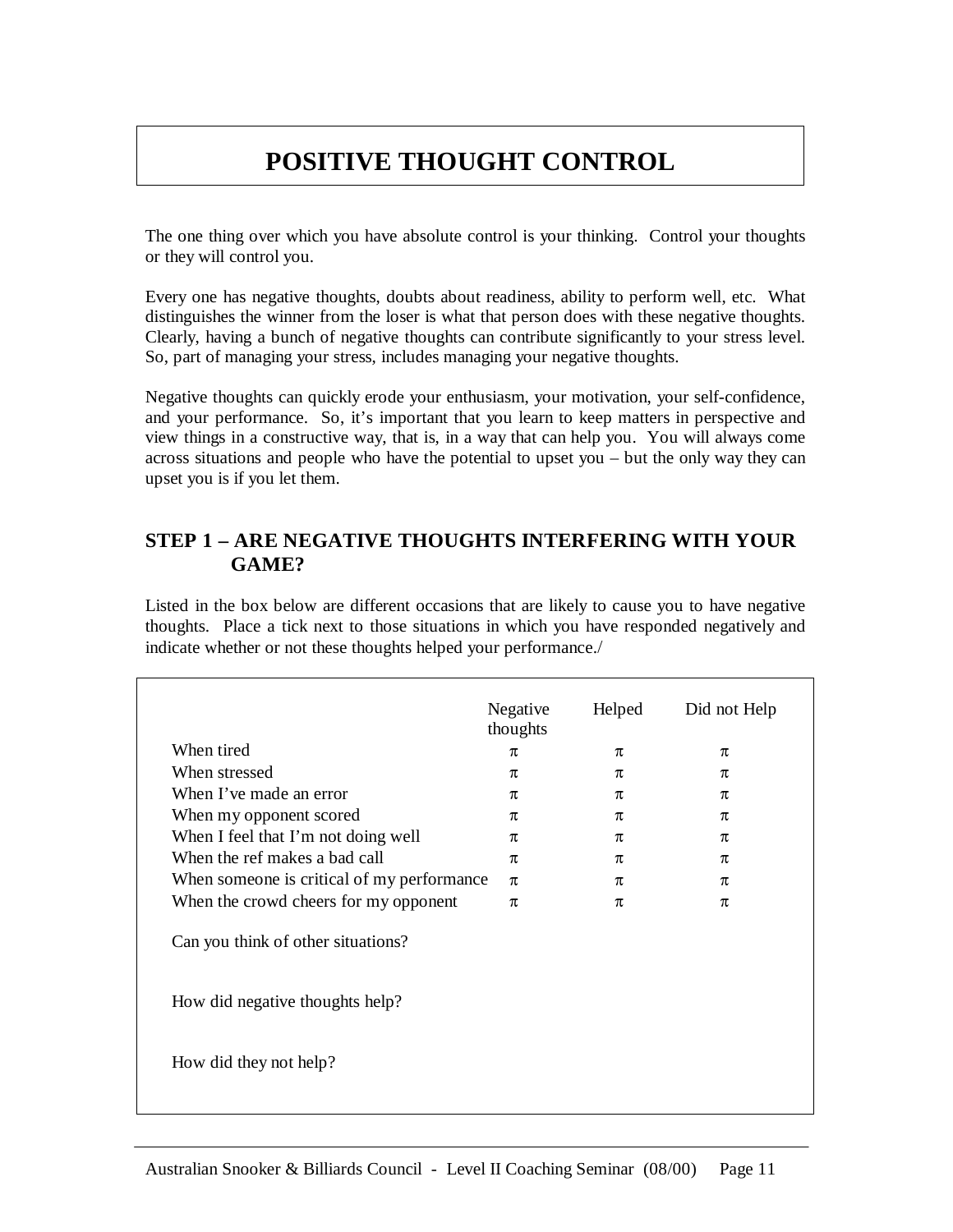## **STEP 2 – MANAGING NEGATIVE THOUGHTS**

#### **FOCUS ON WHAT'S WITHIN YOUR IMMEDIATE CONTROL**

Many negative thoughts stem from focusing energy on those things that are not within one's control. Are you wasting energy focusing on things that you have no control over? Are you thinking about the weather conditions? Are you getting stuck on decisions that others have made? Are you preoccupied with the performance of others? Do you have any direct control over these situations?

Clearly, you need to acknowledge what's going on around you. But you don't want to dwell on it. You just want to use the information to help you devise your strategy. Only consider the information that can be useful to you, discard the rest. Otherwise, you'll get distracted. That's what others do when they are trying to psyche you out. They're trying to switch your focus and energy to away from what is in your control (your performance) to something that is not within your control (their performance). Don't fall for it – stay focused on your task!

If something is happening that is bothering you, ask yourself what you can do about it immediately. If you can modify the situation right away, then do it. If you can't, let it go and tell yourself you will deal with it later. Remember, you have to get the job done, so concentrate on those things that will help you do this.

#### **FOCUS ON YOUR STRENGTHS**

Sometimes, during an event, you might find yourself doubting your abilities. You might feel overwhelmed by the situation. You might start feeling tired. Sometimes, you really are outmatched and other times it is a lack of self-confidence that is causing you to doubt yourself. Whatever the case, you have two options. You can decide there and then to pack it in mentally, e.g., "it's not going to happen, I don't even know why I'm bothering", and have a horrible performance **OR** you can acknowledge the situation and decide to focus on your strengths, e.g., "OK, my serve may not be as fast as my opponent, but I'm damn on my returns – I might be able to gain an advantage that way." Accept the challenge and do your best, you might surprise yourself. Remember, others are likely to have doubts of their own.

#### **THINK POSITIVE THOUGHTS!**

Be kind to yourself. When you make a mistake, tell yourself it's OK, you'll nail the next one. Tell yourself that you can handle it, you're in control, you are strong, you are in top physical form, you have trained mentally for this, etc. But be realistic! Know what your limitations are **before** you go into competition. There's no use telling yourself a bunch of fibs when you're out there, it's not going to work. Positive affirmations will only work if they're based on fact. You can't tell yourself you are in top condition if you haven't been able to train due to injury or other health reasons. So, be honest about what you can expect from yourself – but try to be optimistic at the same time.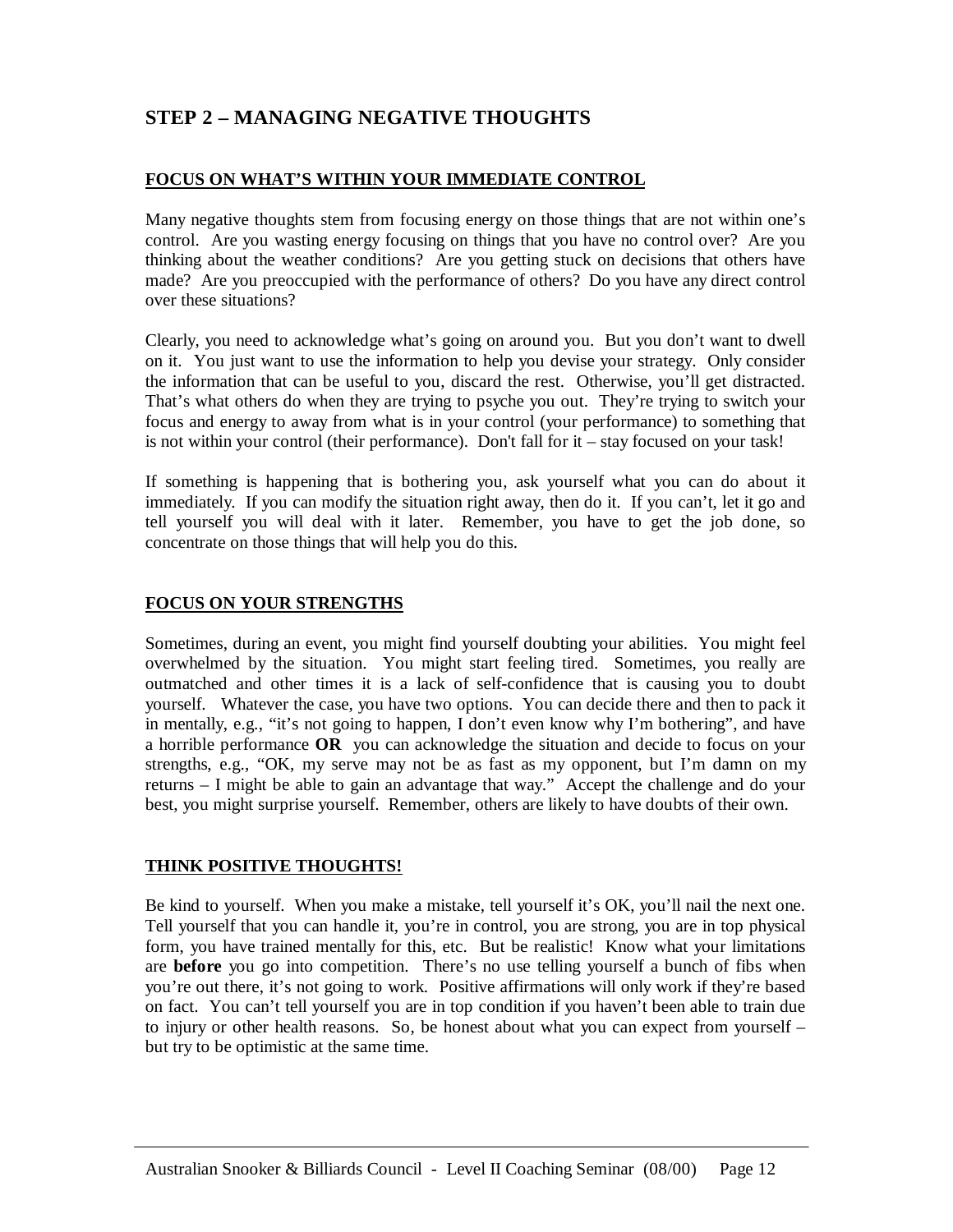## **STEP 3 – POSITIVE THOUGHT CONTROL TRAINING LOG**

In the table below, list the negative thoughts that are holding you back and what you can do to deal with these thoughts.

| Negative thought | Strategy |
|------------------|----------|
|                  |          |
|                  |          |

In the table below, list positive affirmations that can be helpful to you, and identify when during performance you would want to remember these positive thoughts.

| Positive thoughts | Time during performance |
|-------------------|-------------------------|
|                   |                         |
|                   |                         |

In the table below, record your attempts to use positive thinking during, the impact the positive thought had on the way you felt (e.g., energized, in control, confident), and whether you think positive thinking helped your performance.

| Situation | Positive thought | Impact | Helped<br>performance? |
|-----------|------------------|--------|------------------------|
|           |                  |        |                        |
|           |                  |        |                        |
|           |                  |        |                        |
|           |                  |        |                        |
|           |                  |        |                        |
|           |                  |        |                        |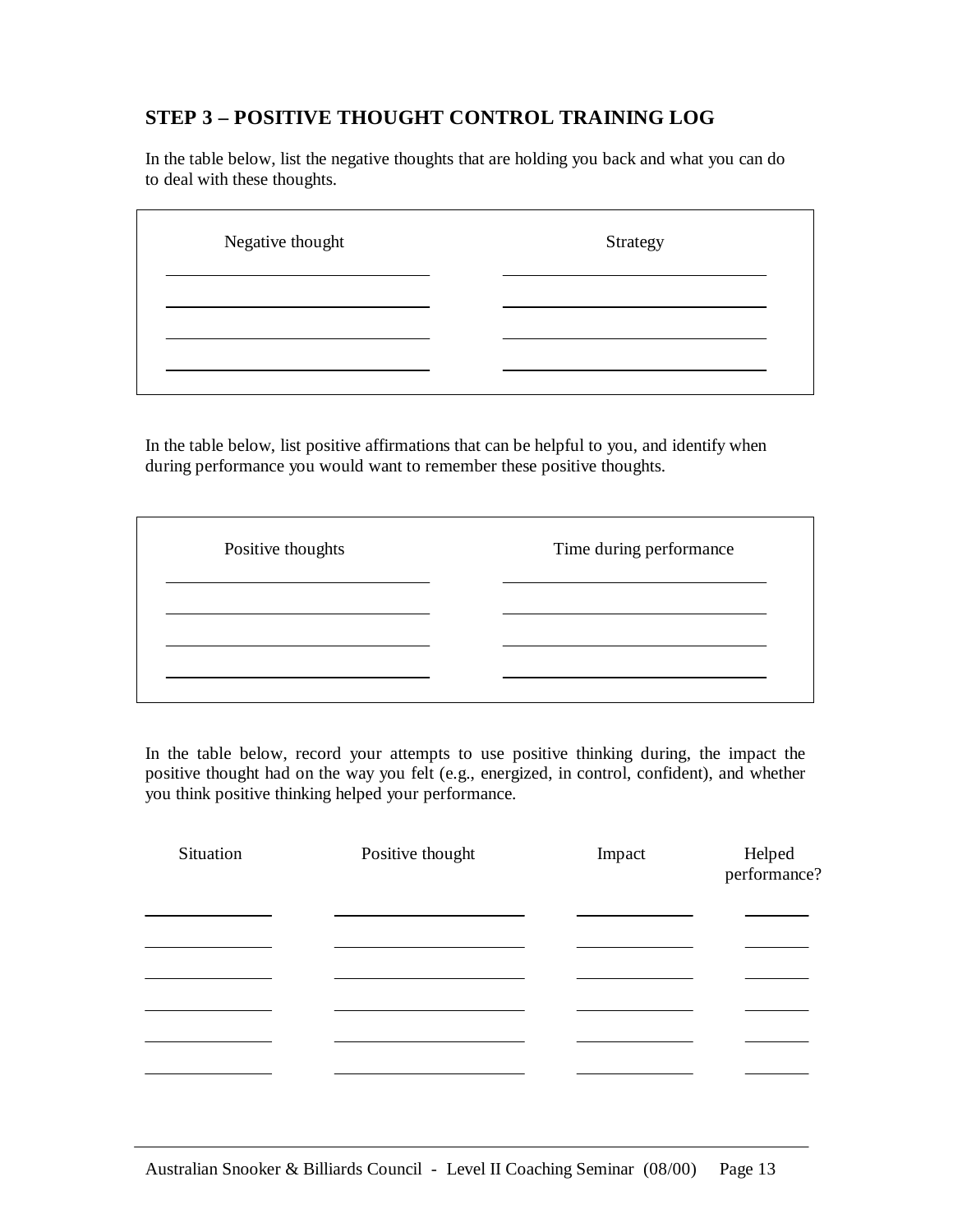## **FOCUSING AND CONCENTRATION**

Focus and concentration are the same thing and they refer to your ability to pay attention to something. High level sport places a demand on your concentration abilities. You have to be able to pay attention to many cues, process the necessary information and direct your energy to achieve a desired outcome. Maintaining a high level of concentration can be physically and psychologically draining. So, it's important to identify when in your game you need to concentrate fully and what sorts of things draw your attention away from the game. You want to be able to use your energy efficiently so that you can stay "up" for as long as is required.

## **STEP 1 – IDENTIFYING FOCUSING NEEDS**

#### **A. WHAT IS YOUR LEVEL OF CONCENTRATION?**

Place an X on the scale below to rate your attention or concentration during competition./



Using the scale above, what do you think is the ideal level of concentration for your sport? —

Is it necessary to maintain a high level of concentration throughout the entire game or can you think of game segments when you can give yourself a mental break? For example, between shots. Write them down in the space below. /

#### **B. WHAT SORTS OF THINGS DISTRACT YOU?**

When you enter the competitive situation, many things have the potential to distract you. Distractions come from a variety of sources: family members, relationships, coaches, competitors, scores, officials, the media, sponsors, your own expectations, changes in your surroundings, etc. All these things are an ongoing part of sport and life but they don't have to have an impact on your performance. They only become distractions when you draw your attention to them and away from your game. It is important to recognize those things that cause you to become distracted during your performances because these are the things you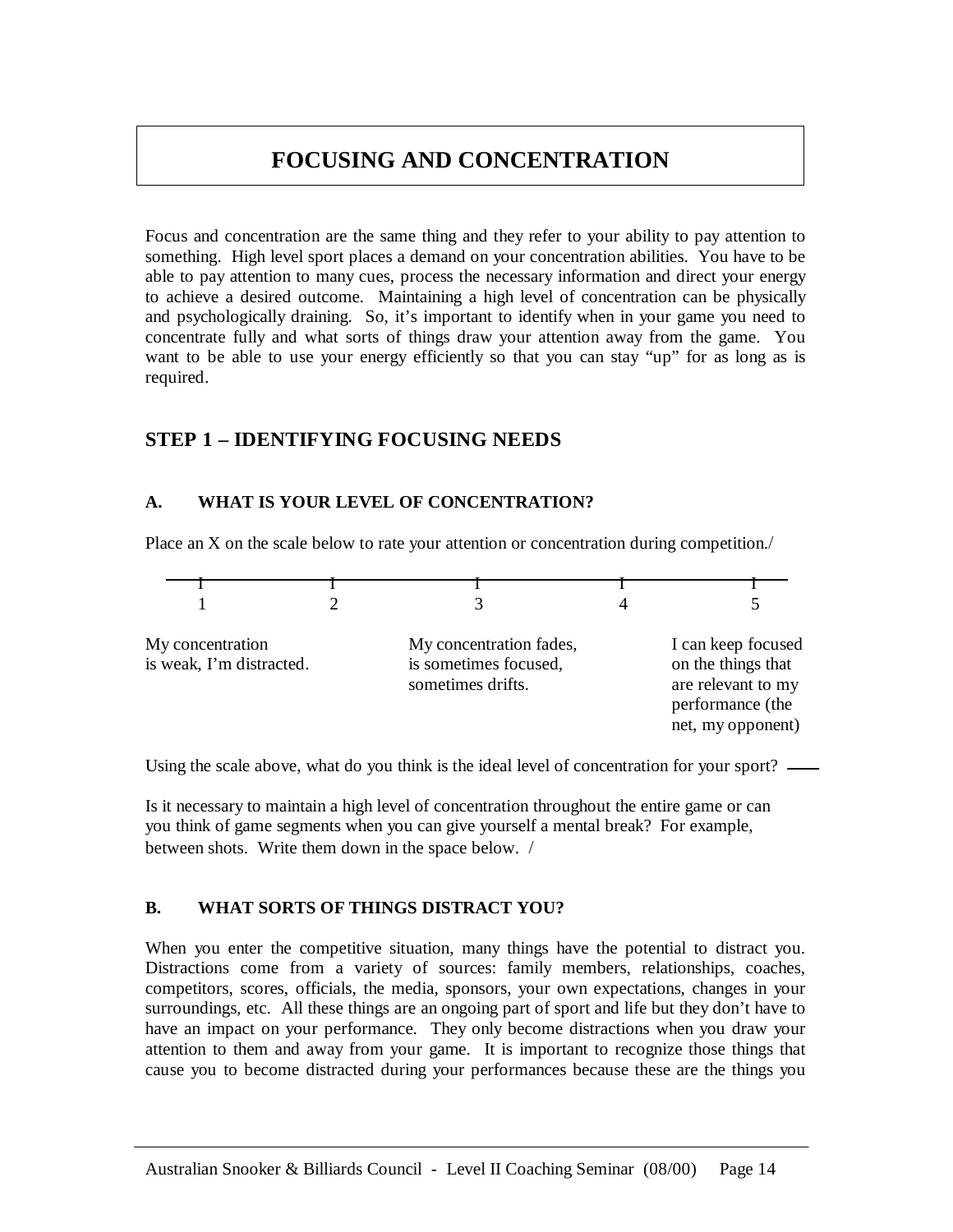want to eliminate from your focus. If they are not relevant to your game, then there is no need to pay them any attention during competition.

In the box below, list as many situations, people, thoughts or feelings that cause you to become distracted during competition. Next to the distraction, identify whether this is something that is within your control.

| Distraction | Controllable?      |
|-------------|--------------------|
|             | $\pi$ Yes $\pi$ No |
|             | $\pi$ Yes $\pi$ No |
|             | $\pi$ Yes $\pi$ No |
|             | $\pi$ Yes $\pi$ No |
|             | $\pi$ Yes $\pi$ No |
|             |                    |

## **STEP 2 - REFOCUSING TECHNIQUES**

It will sometimes happen that your mind will begin to wander or that you feel overwhelmed by the distractions. Don't panic. You can regain control of the situation. The following is a list of pointers which should help you stay focused and regain control.

- $\triangleright$  Know that you can perform to capacity even in the face of distractions.
- $\triangleright$  Commit yourself to remaining positive.
- $\triangleright$  Focus on doing what will help you stay positive and in control. A strong positive focus protects you from distractions.
- $\triangleright$  Get yourself into a positive state of mind before the event and stay focused on your job within the event. Make positive thinking a way of being.
- $\triangleright$  Look for advantages in every possible situation, even if the conditions are less than ideal. Look for reasons why you can still be confident, strong, and optimistic.
- $\triangleright$  Remind yourself that distractions do not have to bother you. You can refuse to get caught up in them.
- $\triangleright$  Expect conditions to be different at major competitions. Expect a faster pace, a busier place and more waiting around.
- Prepare yourself to deal with potential distractions. Expect the unexpected.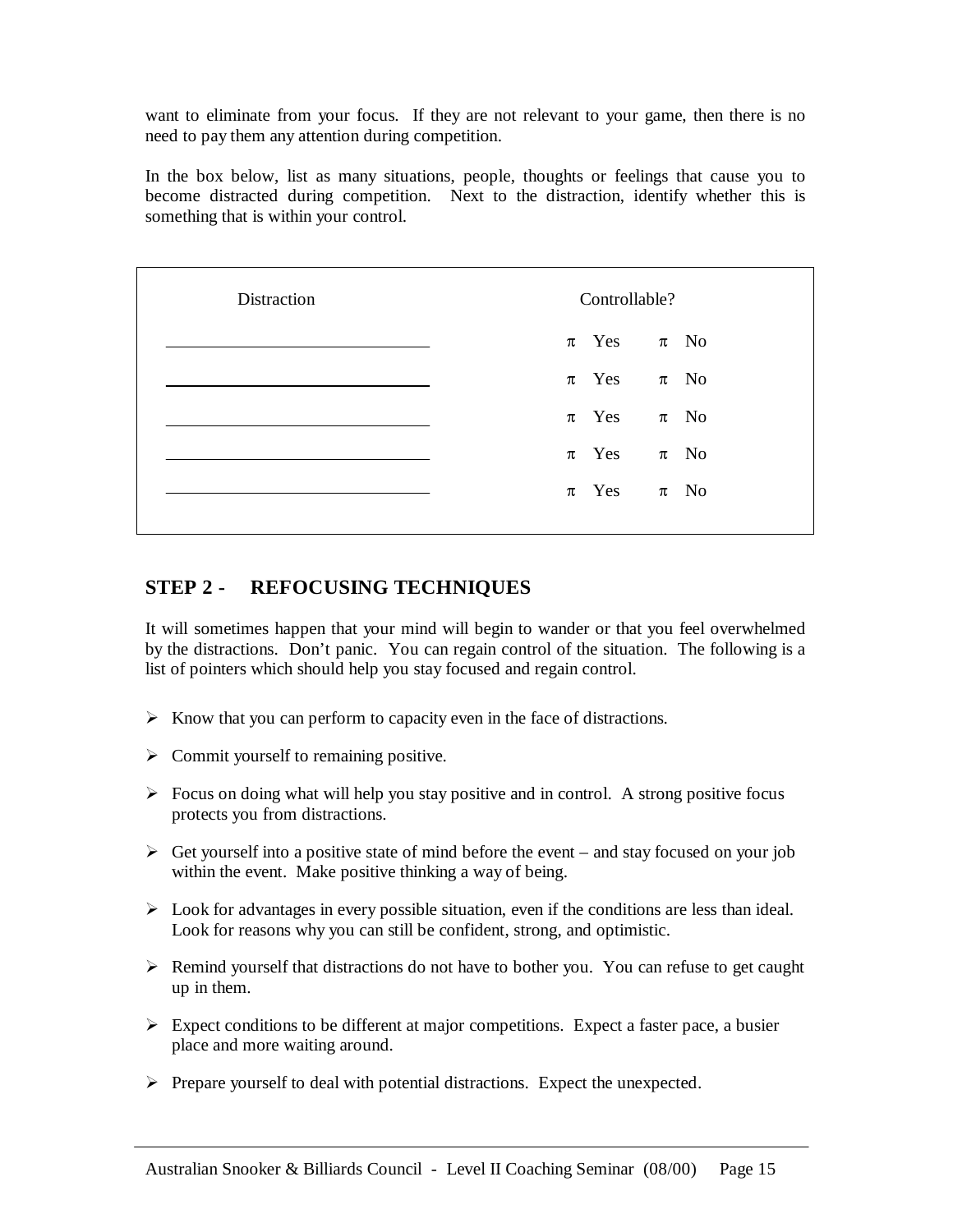- $\triangleright$  Expect people to behave differently at major competitions, even those who would normally be calm and supportive. Don't let their anxiety stick to you.
- $\triangleright$  Know that you can perform well regardless of distractions. Focus on your mental strength.
- $\triangleright$  Practice getting back on track quickly. Use a cue word to remind you to refocus.
- $\triangleright$  Make a real effort to remain positive no matter what happens.
- $\triangleright$  If you get distracted, find your own space, regroup your thoughts, and focus on realistic personal goals.
- $\triangleright$  Remember that distractions suck your energy away from where it is really needed.
- $\triangleright$  Focus on what is within your control.
- Remind yourself that you can control your mood and your perspective.
- $\triangleright$  Remember what you came to do and do what is necessary to achieve your goals.

## **STEP 3 – REFOCUSING LOG**

From the list of distractions you created earlier, list different strategies you can use to handle these distractions the next time they occur. What will you tell yourself to get back on track?

| Distraction | Strategy/Cue word or phrase |
|-------------|-----------------------------|
|             |                             |
|             |                             |
|             |                             |
|             |                             |
|             |                             |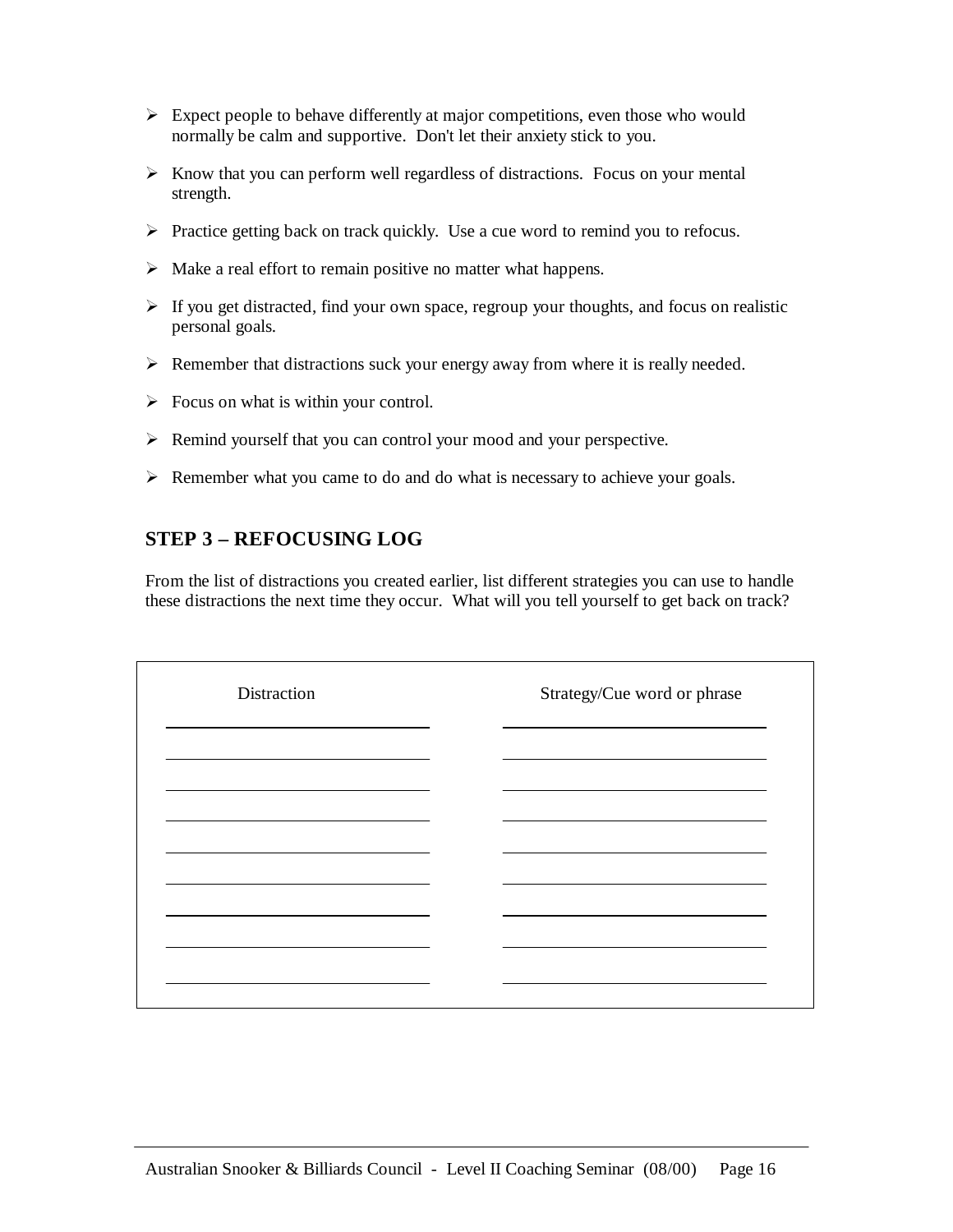In the table below, record your attempts to use distraction control during competition, the impact this had on the way you felt (e.g., more in control), and whether you think distraction control helped your performance.

| Competition | Date of<br>Comp. | Strategy or<br>thought | Impact | Helped<br>performance? |
|-------------|------------------|------------------------|--------|------------------------|
|             |                  |                        |        |                        |
|             |                  |                        |        |                        |
|             |                  |                        |        |                        |
|             |                  |                        |        |                        |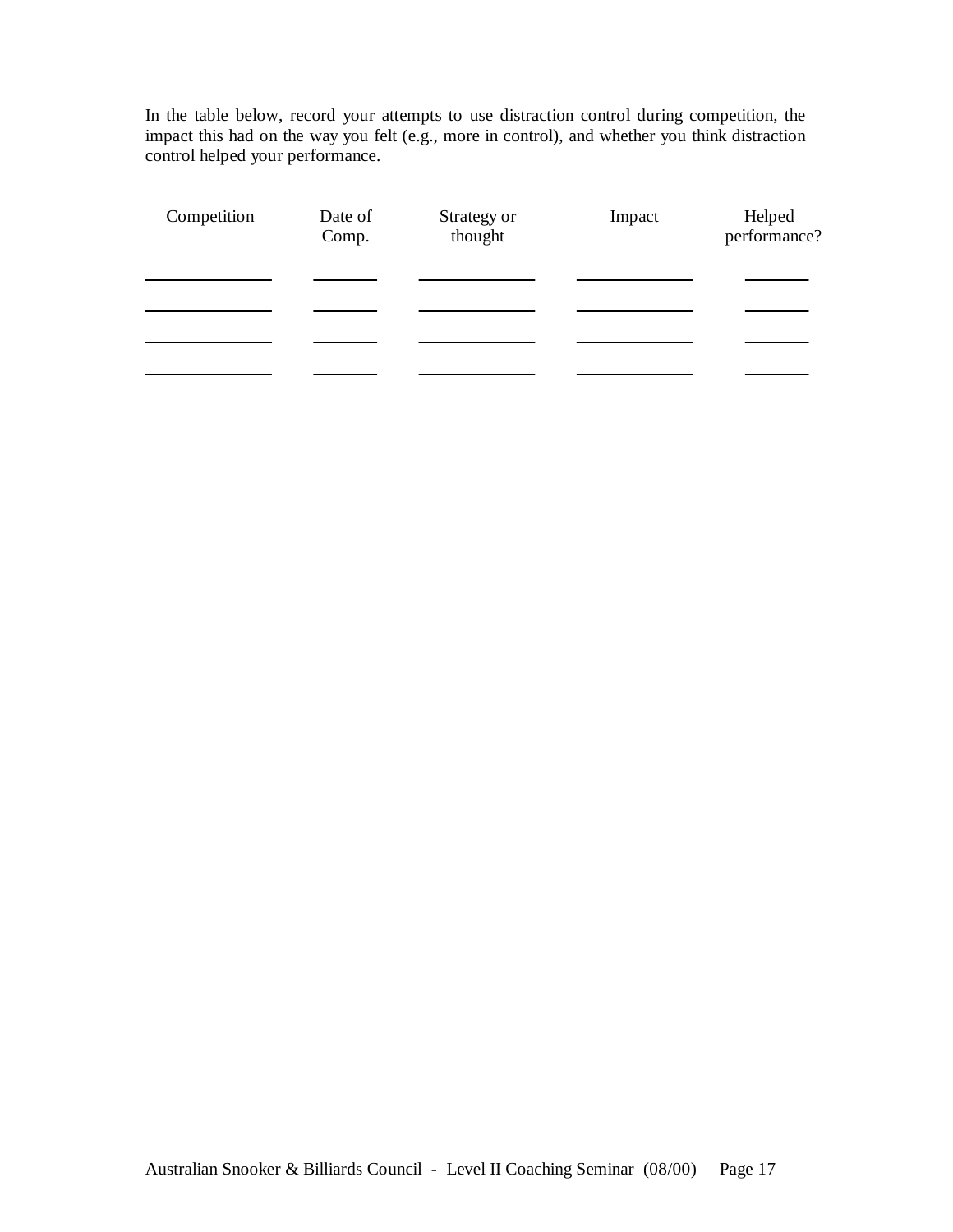# **VISUALIZATION**

Now that you've got the positive thoughts all worked out, it's time to put some visuals to it. Visualization or imagery, as some people refer to it, is all about using images to achieve a positive and energized state of mind. Visualization is based on the notion of what you see is what you get. If you program positive images into your mind, you are likely to have positive outcomes. Similarly, if you program negative images into your mind, you are likely to have negative outcomes. So, if you learn to use it right, visualization can be a very powerful tool for peak performance.

Now the first thing I want to point out is that visualization is not a new skill. You have been using your imagination since you were a child. What you want to do now is develop an ability to create specific images in your mind that will help you in your sport. You can create images of yourself executing your skills flawlessly. You can create images of yourself being in total control. You can create images of yourself not loosing your cool in a stressful situation. Visualization is another way of preparing for an event. The more situations you can anticipate and see yourself dealing with, the better prepared you will be to handle the real thing!

Some people prefer to use the term mental rehearsal because they are using their minds to rehearse a specific outcome. Also, some people find it hard to "see" images in their mind and are better able to conjure up a feeling or state during mental rehearsal. The important thing is to feel like you are there, at the scene. Whether you can achieve that through visual images or a kinesthetic feeling is irrelevant, as long as you can feel that you are there.

## **STEP 1 – LEARNING TO CREATE IMAGES**

If you have never used visualization before, it is best to begin with Exercise 1 and progress through the exercises as recommended. If you feel you have a pretty good handle on visualization techniques, you might want to go straight to Exercise 3, where you will learn to use visualization to achieve specific goals.

#### **EXERCISE 1**

This exercise is a basic technique to become familiar with calling up images. It should take 10 –15 minutes to complete. Try not to rush through it and remember it is best to do it with your eyes closed. So, read through the instructions first and then try it. You should repeat this exercise for at least three consecutive days before moving on to Exercise 2. Only proceed to Exercise 2 when you are able to develop your relaxation scene vividly and really feel like you are there.

- $\triangleright$  Pick a quiet place and time, and sit or lie down comfortably.
- $\triangleright$  Take three deep breaths to achieve a relaxed state.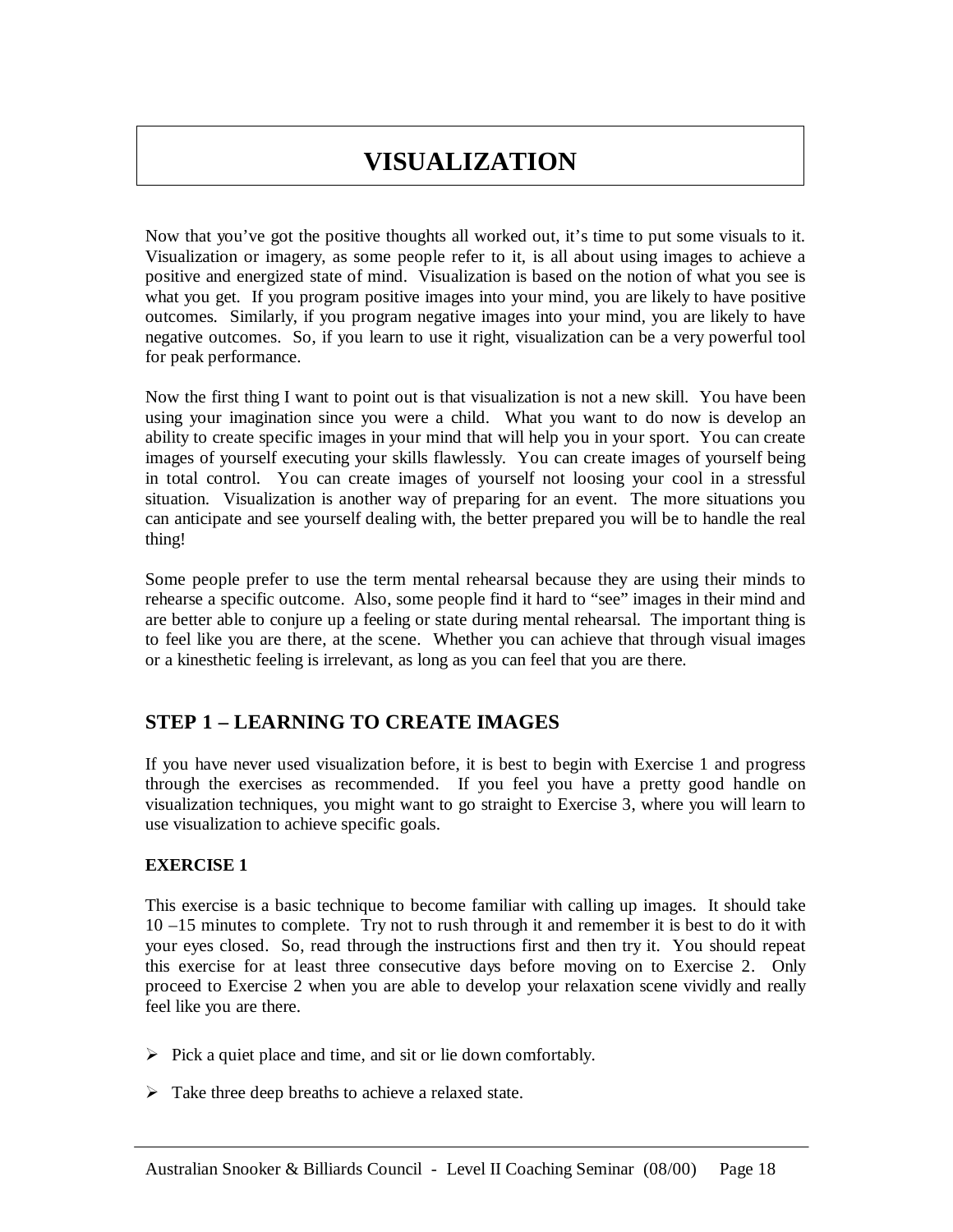- $\triangleright$  Now, switch on a scene of a familiar activity or situation that is **relaxing** for you when you are there. It might be a scene where you are listening to your favorite music or lying on the beach watching the waves roll in.
- $\triangleright$  Let this scene develop, allowing yourself to be there and using any senses (smell, sounds) that make the experience real for you. Don't try to force the scene, just let it come together slowly.
- $\triangleright$  As you experience this relaxing scene, allow yourself to feel fully relaxed as if you were really there.
- Allow yourself to **be in the scene** for at least thirty seconds (don't worry about keeping time, just try to guess it).
- $\triangleright$  Now switch off the scene and return to deep breathing.
- $\triangleright$  Try to focus on your breath flowing in and out of your body.
- $\triangleright$  Switch on the scene again. Retain it, and be there, in the scene, for another 30 seconds. Then turn it off again.
- $\triangleright$  Resume normal breathing and open your eyes.

Be sure to rate each session in terms of the level of relaxation achieved and how realistic the image or scene felt. Use the scales below./



Repeat Exercise 1 until you are able to achieve a relaxed state and your images are vivid.

#### **EXERCISE 2**

In this exercise, you will learn to replace the relaxation scene with a performance scene in which you were successful. This exercise might take a little bit longer since you want to be able to experience as much of your competition scene as possible. Repeat this exercise at least once a day for three consecutive days before moving on to Exercise 3.

 $\triangleright$  Pick a quiet place and time, and sit or lie down comfortably.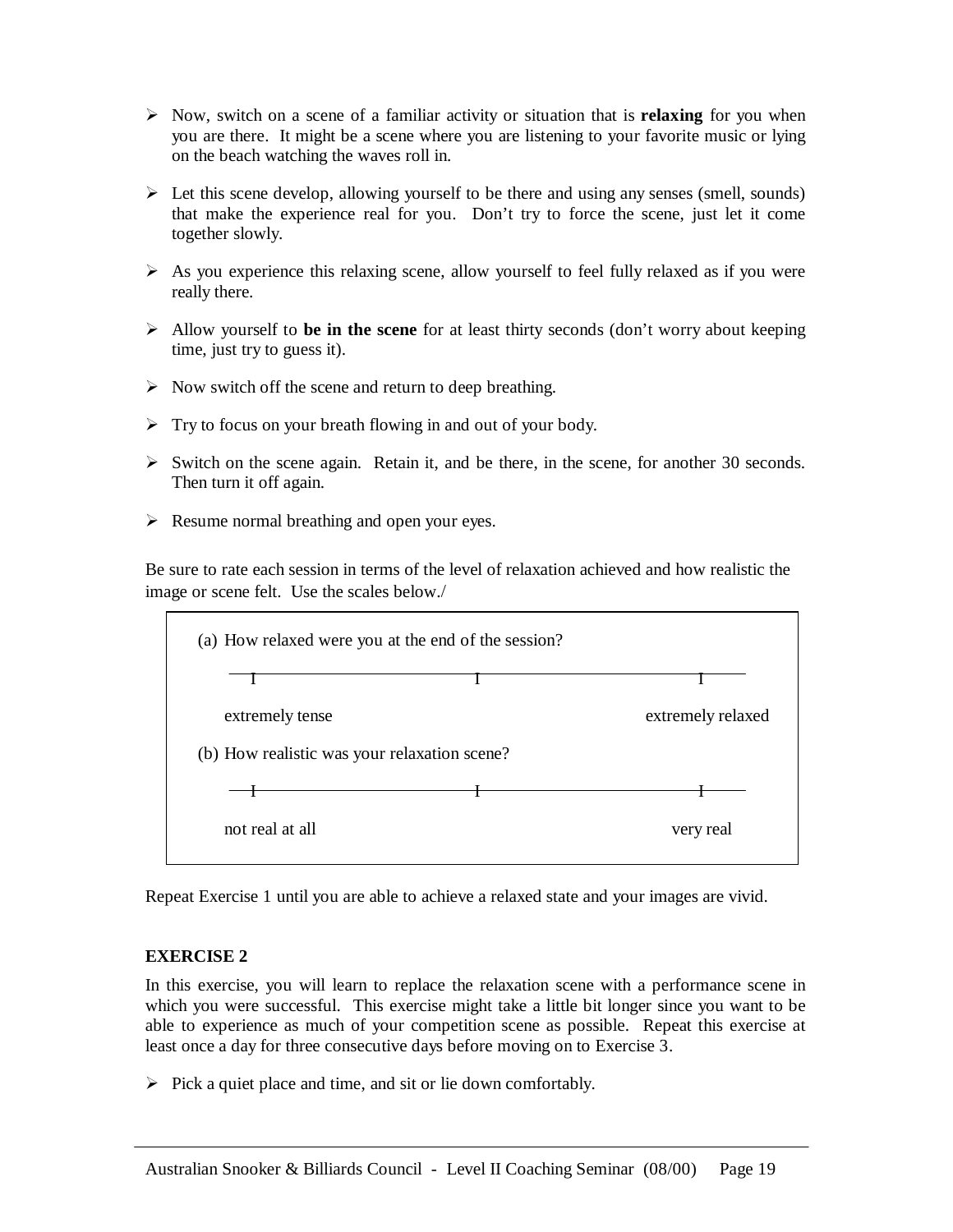- $\triangleright$  Take three deep breaths to achieve a relaxed state.
- $\triangleright$  Switch on a your relaxation scene. Let it become realistic and be in it for about 30 seconds.
- $\triangleright$  Switch off the relaxation scene.
- $\triangleright$  Repeat the deep breathing exercise.
- $\triangleright$  Now, switch on a success competition scene a specific event in which you functioned at a peak performance level. Let the scene become real and vivid. Let yourself be there again. Be in it long enough to experience the major parts of the event. Try to reexperience the feeling of success.
- $\triangleright$  Switch off the success scene and return to deep breathing.
- $\triangleright$  Focus on your breath flowing in and out of your body.
- $\triangleright$  Switch on the success scene again. Re-experience the moment. Retain this scene and be there, in the scene, for another 30 seconds. Then turn it off again.
- $\triangleright$  Resume normal breathing and open your eyes.

Remember to rate each session in terms of the level of relaxation achieved and how realistic the success competition scene felt. Use the scales below./



Repeat Exercise 2 until you are able to achieve a relaxed state and your success competition scene is vivid.

#### **EXERCISE 3**

You are now at the point where you can apply visualization to specific goals. If your goal is to mentally rehearse an upcoming competition over and over until it becomes so familiar that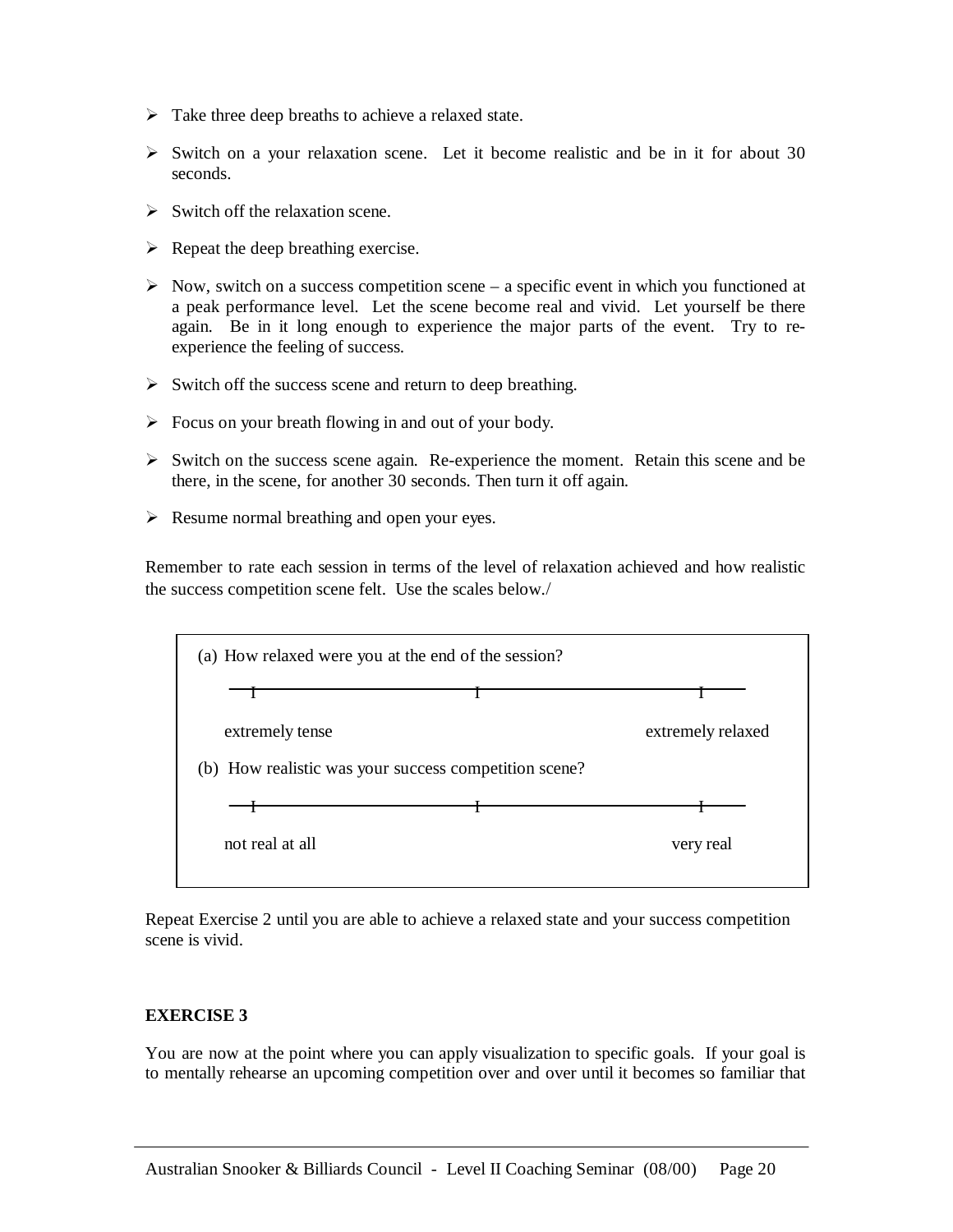you feel you have a mental edge, you first need to decide what aspects of your performance you want to cover in your mental rehearsal. For example, you might want to:

- **Practice what you will do under different conditions (bad weather, you've just made an** error, something unexpected happens, etc.).
- Practice the entire event so every move becomes familiar.
- Practice feelings of success that will be useful when you need that extra motivation when tired – picture yourself pushing to win, being ahead, and winning.
- Practice the strategy you need to win. For example, to overcome your opponent's strengths or to adjust to anything your opponent might try in the match or competition.

Whatever goal you wish to rehearse, you would proceed in the following manner:

- $\triangleright$  Pick a quiet place and time, and sit or lie down comfortably.
- $\triangleright$  Use deep breathing to achieve a relaxed state.
- $\triangleright$  Switch on a your competition scene and rehearse the activities that will best prepare you for what you wish to achieve. For example, you may want to visualize yourself performing specific movements.
- $\triangleright$  Hold that scene until it becomes realistic.
- $\triangleright$  Notice the way in which your body moves and how it feels as you correctly perform the movements.
- $\triangleright$  Switch off the scene and repeat the deep breathing exercise.
- $\triangleright$  Repeat the entire process again and end the session with deep breathing.

## **STEP 2 – VISUALIZATION TRAINING LOG**

As with the previous exercise, you want to keep a record of your usage of this skill. This will help you see when visualization is working for you and where there may be room for improvement.

| Mental rehearsal scene<br>used for performance<br>preparation | Effect on<br>performance | How can mental<br>rehearsal scene<br>be revised to help<br>next performance? |
|---------------------------------------------------------------|--------------------------|------------------------------------------------------------------------------|
|                                                               |                          |                                                                              |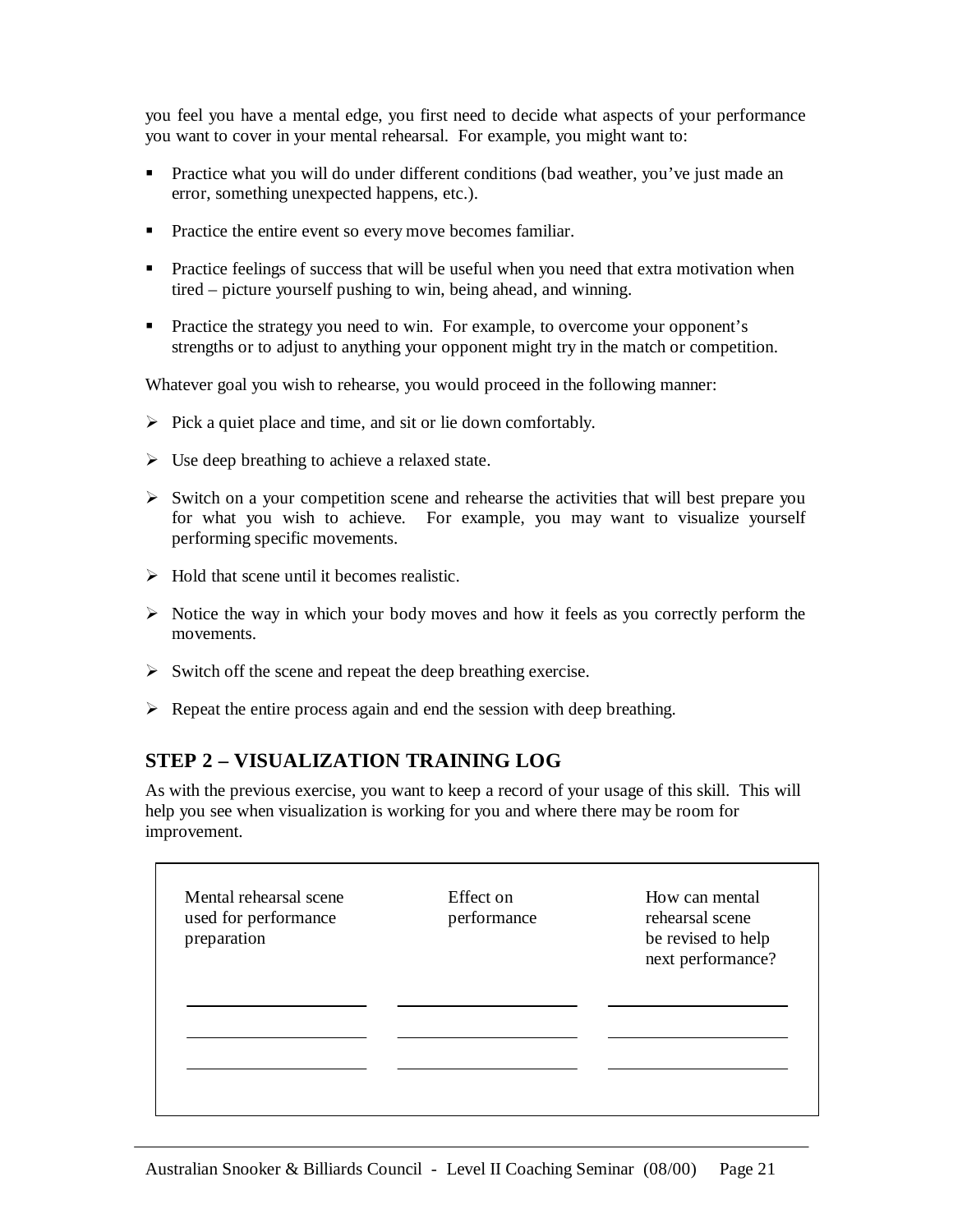# **GOAL-SETTING**

Goal setting is a popular motivational technique for enhancing performance and productivity. You might like to think of goal setting as providing you with a map or set of directions to help focus and direct your efforts. You may wish to set goals in your sport, work and social life.

Effective goal setting is a self-motivating process that you can control to help you prepare and perform at an optimal level. However, like any skill you must practice to become proficient and follow certain guidelines to develop and improve your ability.

## **STEP 1 – LEARNING EFFECTIVE GOAL-SETTING**

Listed below are a few helpful guidelines to help you set goals that will work for you.

- $\triangleright$  **Identify goals that are important to you** Don't select a goal based on what someone else thinks or wants. What do you want to accomplish?
- $\triangleright$  **Set challenging, but realistic goals for yourself.** On the one hand you shouldn't set goals that are so difficult, or unrealistic you will fail to take them seriously; on the other hand, they shouldn't be so easy that they fail to present you with a challenge.
- $\triangleright$  **Set specific, measurable goals**. You need to be clear about what your goals are and have some way of measuring goal achievement. Your coach and teammates may be able to assist you with the measurement of a particular goal, through observation. Alternately, you may set yourself the task of performing a particular skill a certain number of times. Once you have achieved that particular goal you can than move on to the next.
- $\triangleright$  **Set time-based goals**. While you should focus on your short term goals (e.g., daily), you should set medium and long term goals (e.g., for the coming months, years or life-long) so you know where you want to go. Short term goals help you focus on 'here and now' and provide the stepping stones to your long term goals. Goal setting demands personal commitment. Setting target dates ensures this commitment. However, you must also be flexible and re-evaluate your goals if your target dates for achievement are not met. Don't be too hard on yourself. There are many factors such as illness and injury that may affect your ability to reach your goals.
- **Base your goals on things within your control**. This means you should try and set performance goals, rather than outcome goals. They may be sport-specific and related to your technique, e.g., I need to extend my arm fully when I serve. Alternately, they could involve your attitude or thought processes when you compete, e.g., I need to focus very positively on everything I do. Be creative and believe in yourself!
- $\triangleright$  **Set goals for practice and competition.** Your attitude, effort and commitment in practice is often reflected when you compete. Setting goals in practice will help you put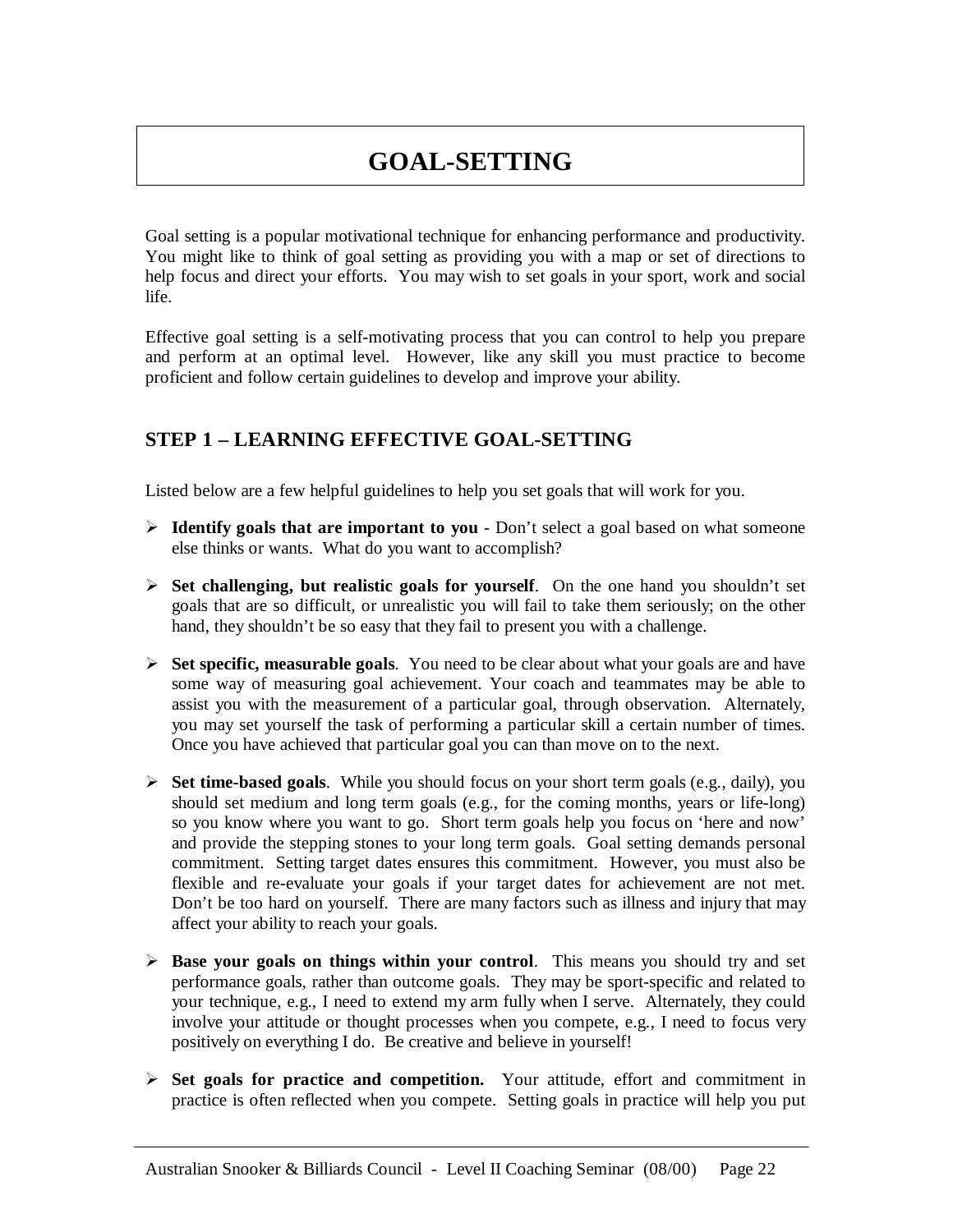in 100% effort, because you will have personal targets to aim for. So, develop productive, helpful habits by setting goals for both practice and competition.

- **Set individual and team goals.** You should focus on your individual goals since failure to achieve these can have a negative impact on both you and your team. However, if you are part of a team, you should be aware of the goals of your team. Often achieving your individual goals will provide the stepping stone towards the team achieving its goals.
- **State all your goals in a positive way.** Don't say don't and never say never!
- **Write down your goals** "Ink it, don't think it!"
- **Constantly evaluate your progress toward your goals**. If you find your goals are too easy, you will need to increase their level of difficulty. If you find them too hard, you should simplify them. One of the best forms of motivation to improve your performance comes from feedback about your journey down the road to your goals.

#### **COMMON PROBLEMS WITH GOAL SETTING:**

- Setting goals that are too general.
- Setting too many goals too soon.
- Setting unrealistic goals.
- Failing to evaluate and adjust goals.
- Setting uncontrollable (outcome-based) versus controllable goals (performance-based).

In summary, remember to set goals that are **SMARTER**:

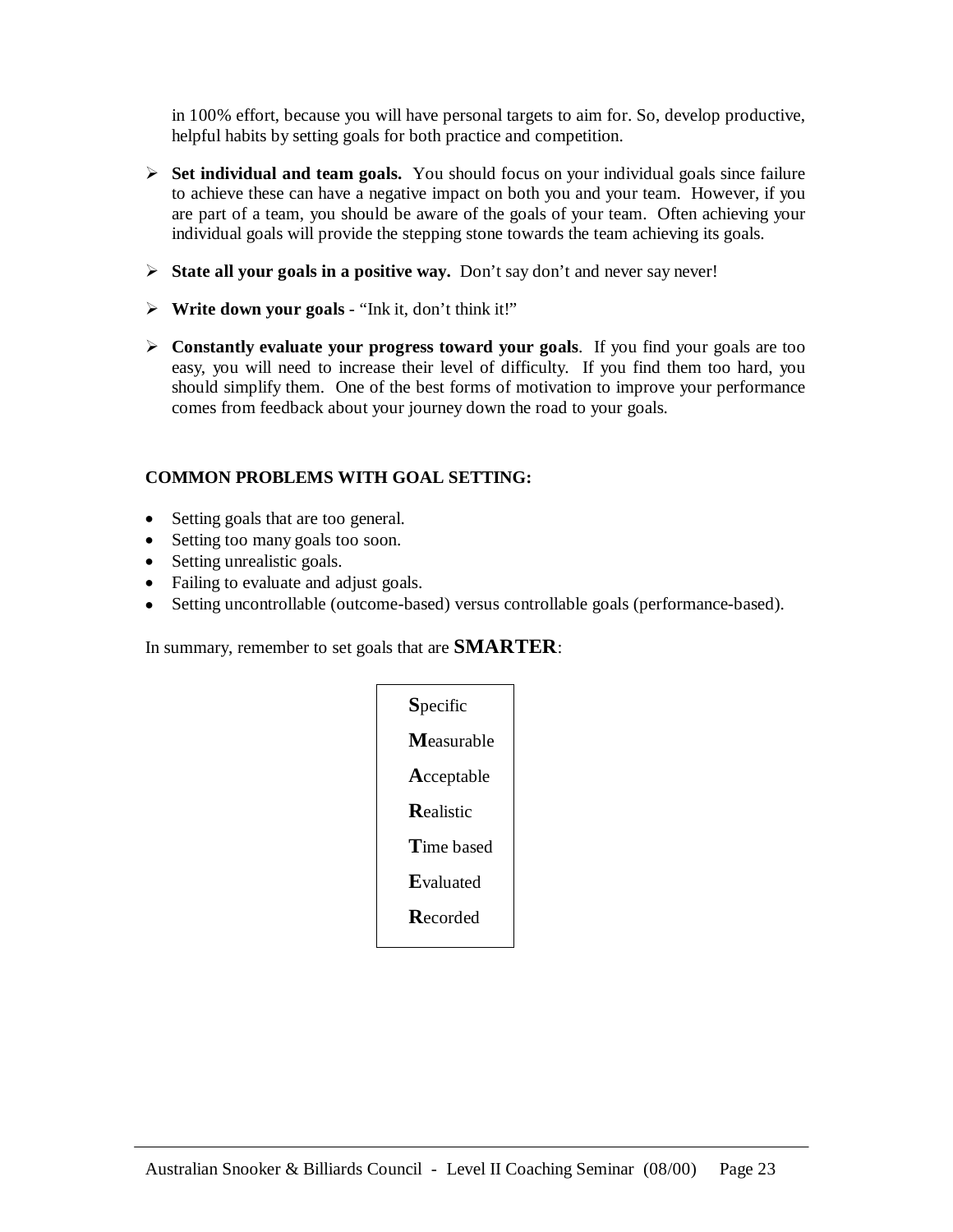## **STEP 2 – USING GOAL SHEETS**

It's always a good idea to write your goals down. This helps you focus your energies and stay on task. The following is a sample goal sheet. Modify the sheet according to your needs. Remember, it's best to tackle your goals one at a time.

|    | Outcome Goal #1: $\frac{1}{2}$<br>(remember to be specific + make the goal measurable) |
|----|----------------------------------------------------------------------------------------|
|    | 1. How important is this goal to me?                                                   |
|    | 2. How committed am I to achieving this goal?                                          |
|    | 3. When do I want to achieve this goal?                                                |
|    | 4. Is this realistic given my other commitments?                                       |
|    | 5. What are the steps I have to achieve this goal? (Identify time lines for each step) |
|    | 6. What will I do if I can't achieve some of these steps? What is my back-up plan?     |
|    | 7. Do I believe I can successfully achieve this goal?                                  |
| 8. | Can I still feel good about myself if I am unable to achieve this goal?                |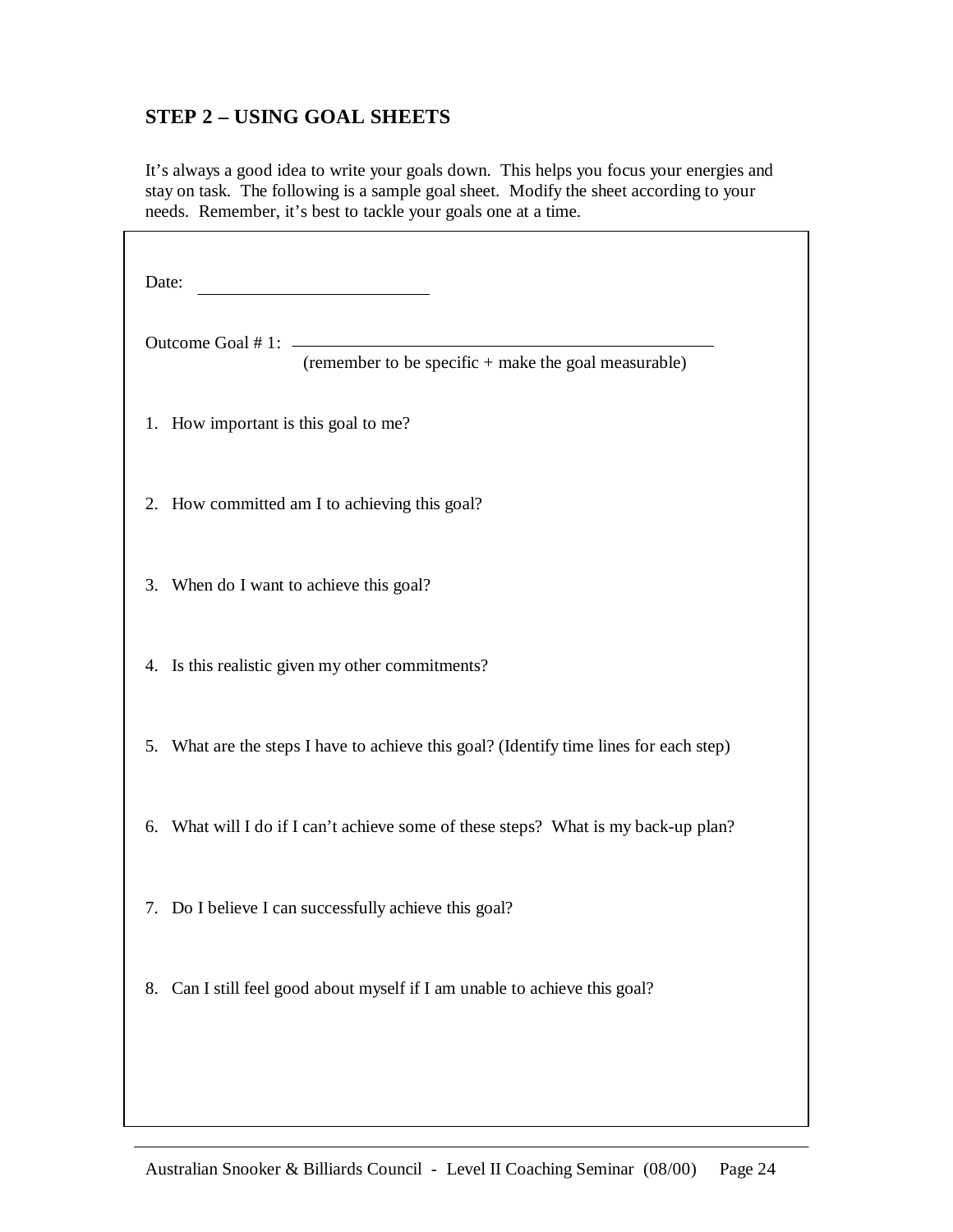## **STEP 3 – GOAL-SETTING TRAINING LOG**

You want to monitor your progress in using goal-setting. Make sure you do a post-event evaluation to see if you were able to implement your goals successfully.

In the box below, record the goal and whether or not you were successful in implementing it. If you encountered some difficulties, try to determine what the problem was and devise a plan for rectifying the problem in the future. You might want to consider the common goal-setting problems mentioned earlier. Were your goals too general? Were you working on too many goals at once? Were your goals unrealistic? Did you forget to adjust your goals throughout your performance? Were your goals based on uncontrollable events?

| Goal | Successful? Problem |                                                                                                                                                                                                                                      | Solution                 |
|------|---------------------|--------------------------------------------------------------------------------------------------------------------------------------------------------------------------------------------------------------------------------------|--------------------------|
|      |                     |                                                                                                                                                                                                                                      |                          |
|      |                     | <u> The Common State Common State Common State Common State Common State Common State Common State Common State Common State Common State Common State Common State Common State Common State Common State Common State Common S</u> | $\overline{\phantom{0}}$ |
|      |                     |                                                                                                                                                                                                                                      |                          |
|      |                     | $\overline{\phantom{0}}$                                                                                                                                                                                                             |                          |
|      |                     |                                                                                                                                                                                                                                      |                          |
|      |                     | —                                                                                                                                                                                                                                    | $\sim$                   |
|      |                     | $\overline{\phantom{0}}$                                                                                                                                                                                                             |                          |
|      |                     |                                                                                                                                                                                                                                      |                          |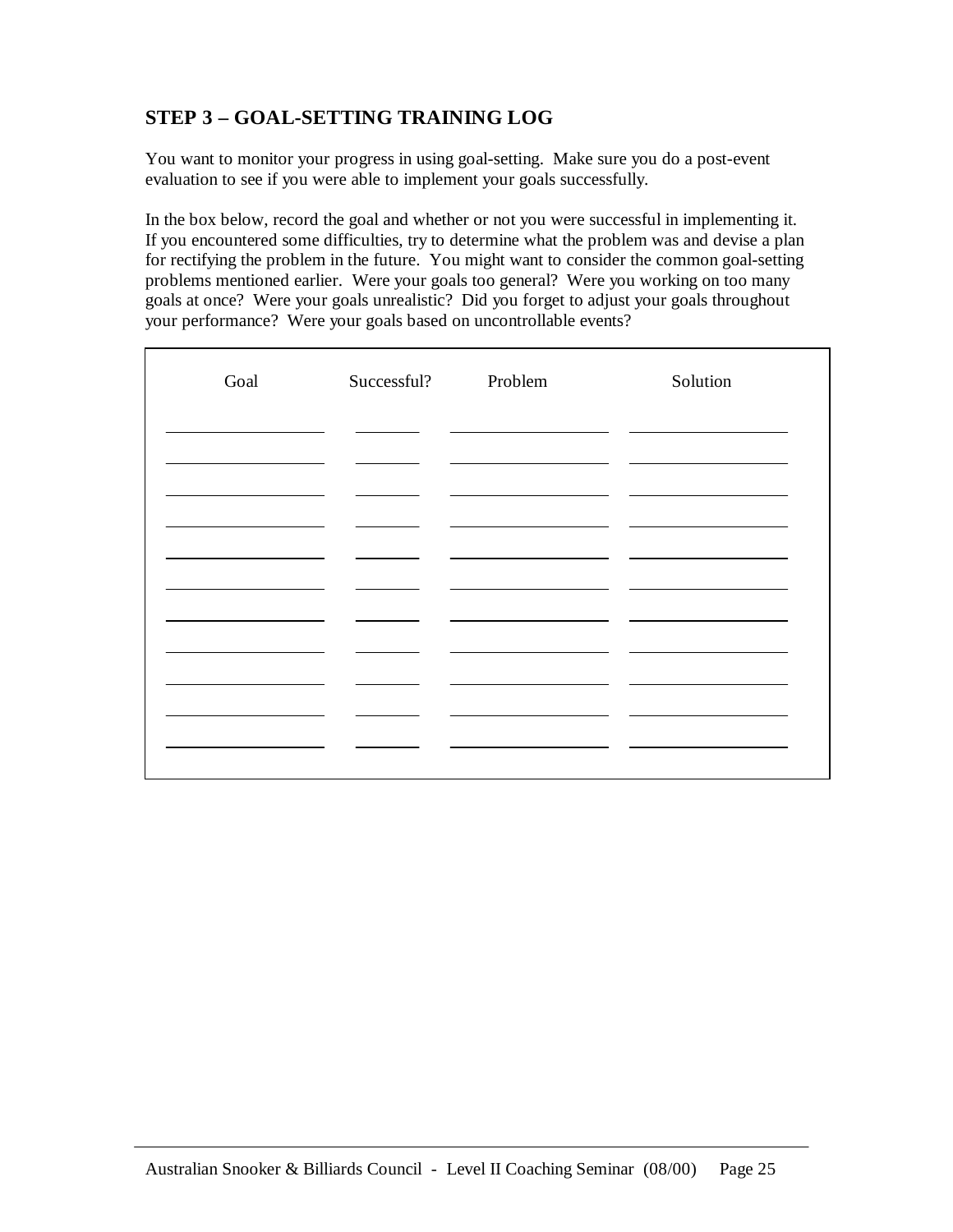# **PULLING IT ALL TOGETHER**

Now that you've learned all these terrific mental skills, you need to pull them all together and make them work for you when it really counts. The best way to do that is to develop a mental plan for your activity or competition. Just as you would not go into a competitive or important situation without a game plan, you shouldn't go into competition or important situation without a mental plan. Mental plans help you anticipate what can happen and prepare you to respond in a manner that will help your performance. The better prepared you are, the more rapidly you can respond to situations. This is what physical training is based on – the same principle applies to mental training.

Here are a couple of planning sheets to get you started. Keep in mind that plans are meant to help you not control you. If for some reason, things don't go according to plan, just forget the plan and try to respond as well as you can to the situation at hand. Be flexible and adaptable.

## **PRE-EVENT PLAN**

Decide what kinds of activities, thoughts or images you will include in each category. Draw upon what has worked for your best performance and upon what you think will be most helpful or most appropriate in upcoming competitions.

| General physical | General psychological<br>warm-up | Pre-event physical<br>preparation | Pre-event psychol.<br>preparation |
|------------------|----------------------------------|-----------------------------------|-----------------------------------|
| warm-up          |                                  |                                   |                                   |
|                  |                                  |                                   |                                   |
|                  |                                  |                                   |                                   |
|                  |                                  |                                   |                                   |
|                  |                                  |                                   |                                   |
|                  |                                  |                                   |                                   |
|                  |                                  |                                   |                                   |
|                  |                                  |                                   |                                   |
|                  |                                  |                                   |                                   |
|                  |                                  |                                   |                                   |
|                  |                                  |                                   |                                   |
|                  |                                  |                                   |                                   |
|                  |                                  |                                   |                                   |
|                  |                                  |                                   |                                   |
|                  |                                  |                                   |                                   |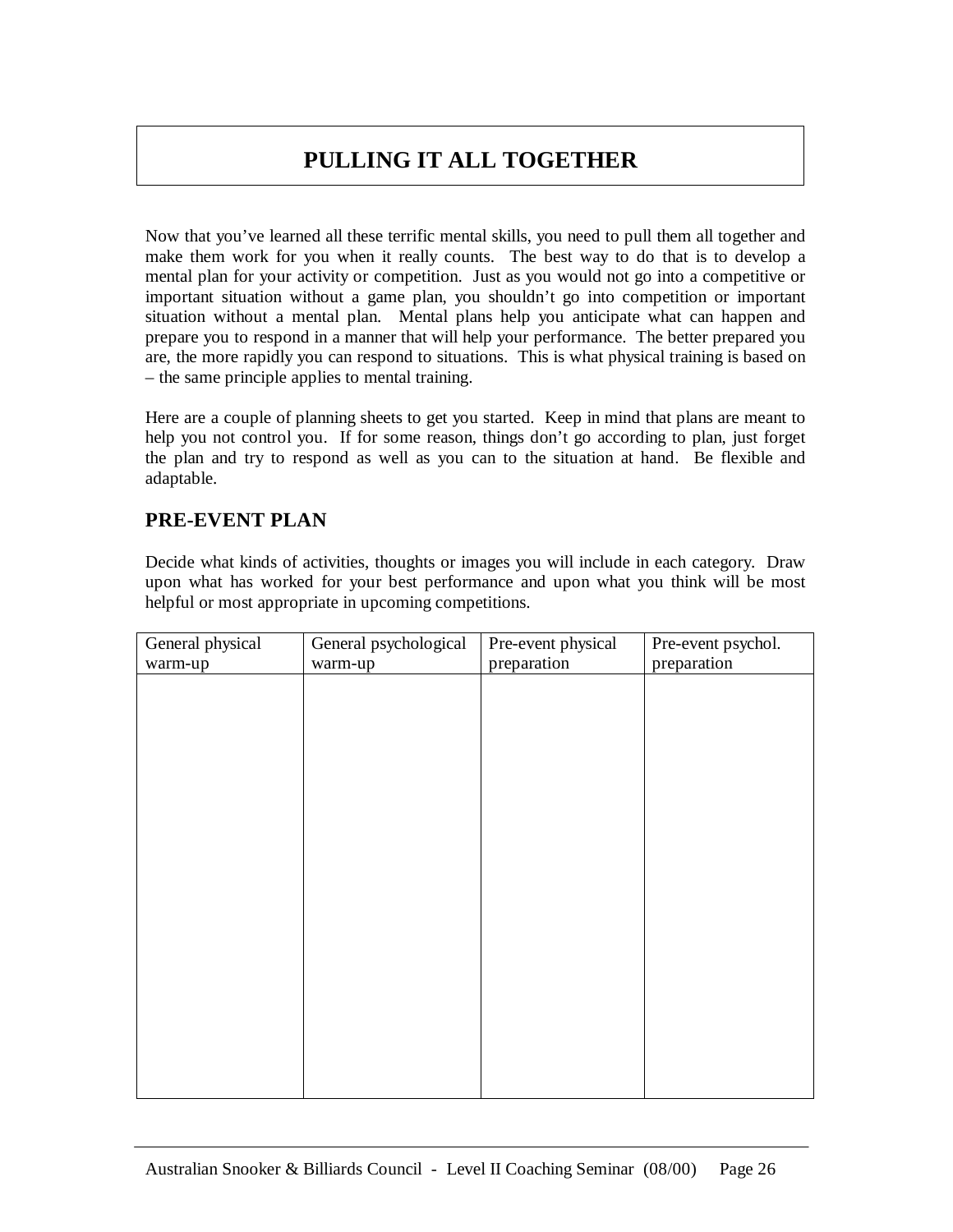Based on what you listed above, prepare an on-site pre-event plan listing the activities, thoughts and strategies in the order that you would like them to occur at competition. For example, first do stretching, then deep breathing, then imagery, etc.

| General warm-up - physical and mental | "Start" preparation - physical and mental |
|---------------------------------------|-------------------------------------------|
|                                       |                                           |
|                                       |                                           |
|                                       |                                           |
|                                       |                                           |
|                                       |                                           |
|                                       |                                           |
|                                       |                                           |
|                                       |                                           |
|                                       |                                           |
|                                       |                                           |
|                                       |                                           |
|                                       |                                           |
|                                       |                                           |
|                                       |                                           |
|                                       |                                           |
|                                       |                                           |
|                                       |                                           |
|                                       |                                           |
|                                       |                                           |
|                                       |                                           |
|                                       |                                           |
|                                       |                                           |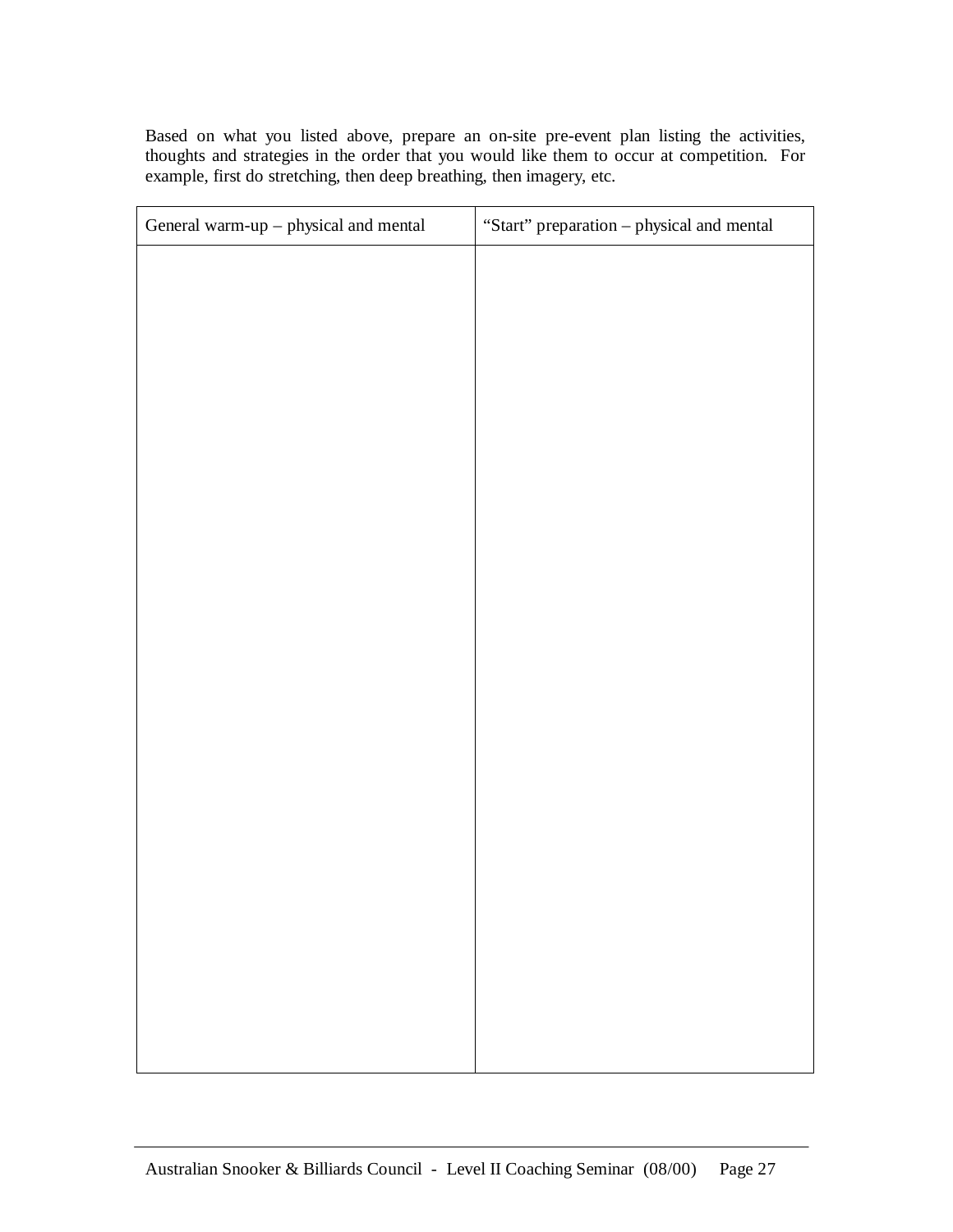## **EVENT FOCUS PLAN**

Divide the activity into segments and decide what you want to feel and focus on during those segments. Draw upon what has worked for your best performances and upon what you think will work best in upcoming competitions.

| Segment | Desired focus | Desired feeling |
|---------|---------------|-----------------|
|         |               |                 |
|         |               |                 |
|         |               |                 |
|         |               |                 |
|         |               |                 |
|         |               |                 |
|         |               |                 |
|         |               |                 |

List the critical situations you are likely to face during the activity. Then indicate how you would prefer to respond to each of these situations. Again, draw on what has worked for you in the past or what you think might work best in the situation. Think of a cue word that will allow you to focus properly and bring on the desired response

| Critical situation | Preferred response | Cue word or phrase |  |  |  |  |  |
|--------------------|--------------------|--------------------|--|--|--|--|--|
|                    |                    |                    |  |  |  |  |  |
|                    |                    |                    |  |  |  |  |  |
|                    |                    |                    |  |  |  |  |  |
|                    |                    |                    |  |  |  |  |  |
|                    |                    |                    |  |  |  |  |  |
|                    |                    |                    |  |  |  |  |  |
|                    |                    |                    |  |  |  |  |  |
|                    |                    |                    |  |  |  |  |  |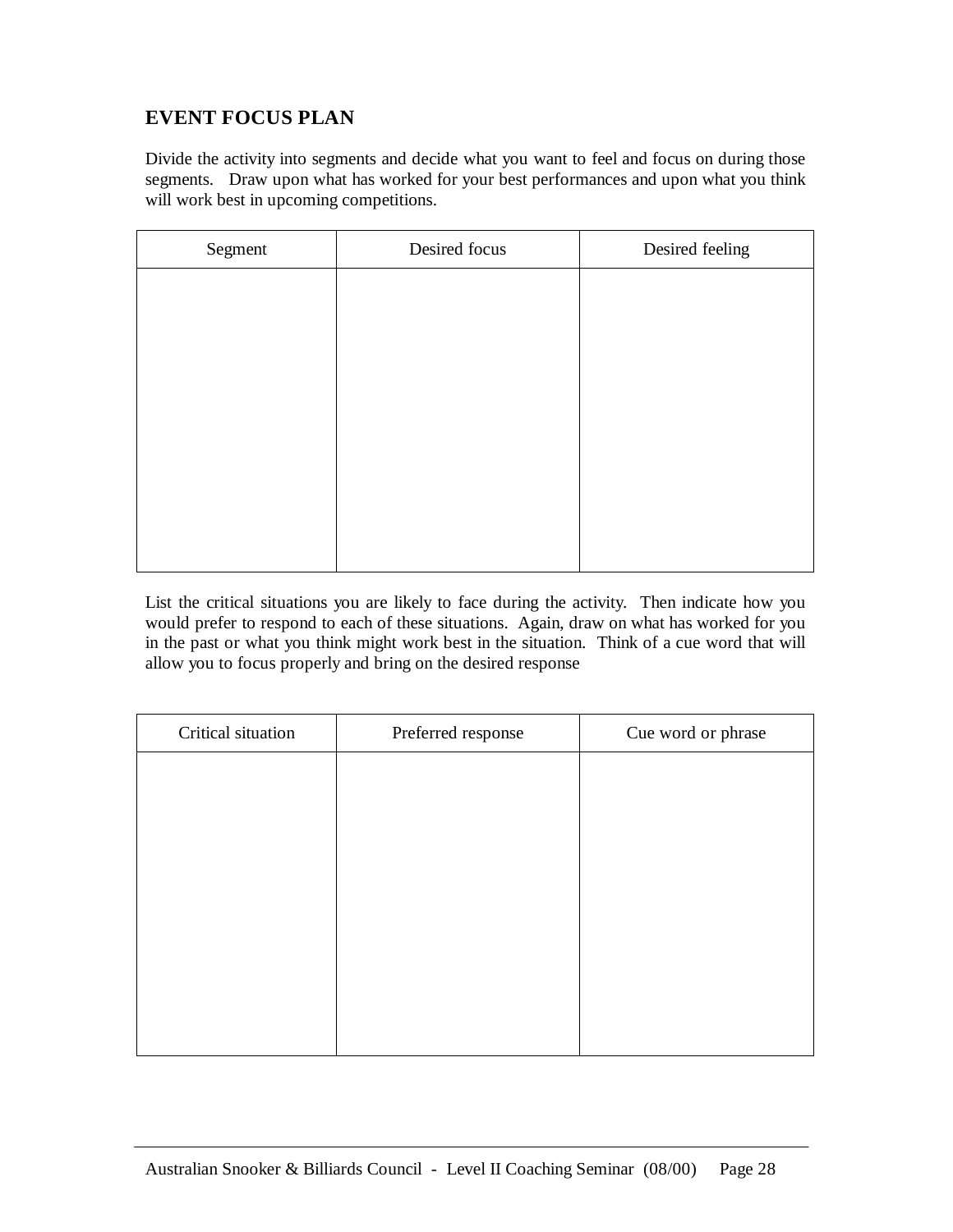## **REFOCUSING PLAN**

As was mentioned earlier, distractions are a reality in life. Many things can throw your focus off when you are involved in your activity. Listed below is an example of the types of things that are likely to happen during a competition that might be a distraction for competitors. If applicable, complete the worksheet or create your own. For each situation, write down how you could deal with the situation. Give yourself a number of options to choose from in case your first strategy doesn't achieve the desired outcome. Feel free to add on any other events that can be a distraction for you.

| Distraction                     | Preferred strategy | Alternate strategies |
|---------------------------------|--------------------|----------------------|
| Pre-event hassle                |                    |                      |
| Non-ideal conditions            |                    |                      |
| Delay in start                  |                    |                      |
| Loss of ideal focus in<br>event |                    |                      |
| Mistake in event                |                    |                      |
| Poor performance                |                    |                      |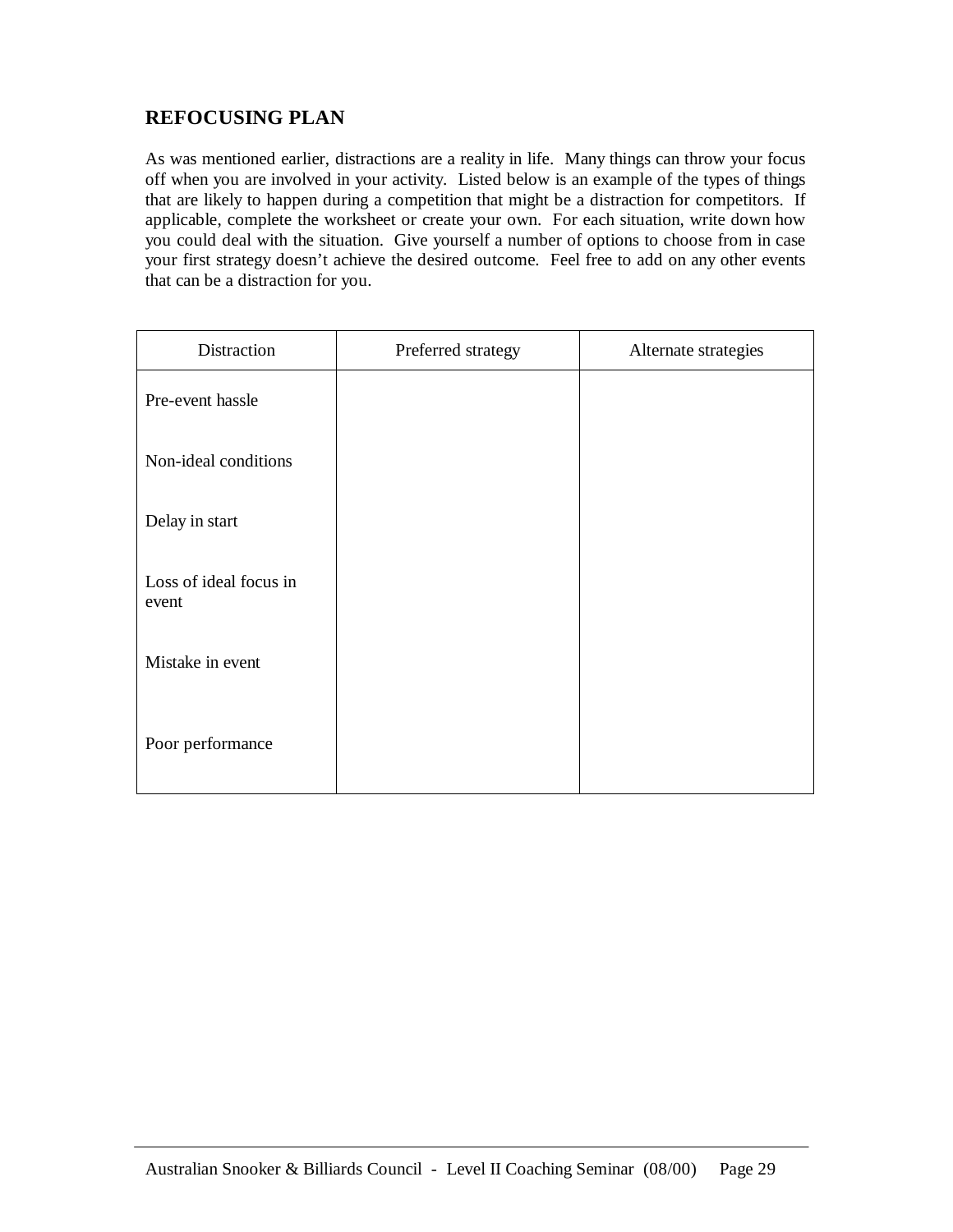## **POST-EVENT EVALUATION**

Finally, it's a good idea to reflect on your performances. You want to be able to relish the things you did well and learn from any mistakes you may have made. Do this for all performances good and bad – this will give you a more balanced picture of your achievements. Try to complete this form as quickly as possible following a competition so that events and feelings are still fresh in your mind.

| Event    |                                                                          |  |  |                       |  | Date<br><u> 1989 - Johann Barn, mars eta bainar eta industrial eta industrial eta industrial eta industrial eta industria</u><br>Result |  |  |  |  |  |    |                                                                                      |
|----------|--------------------------------------------------------------------------|--|--|-----------------------|--|-----------------------------------------------------------------------------------------------------------------------------------------|--|--|--|--|--|----|--------------------------------------------------------------------------------------|
| Location |                                                                          |  |  |                       |  |                                                                                                                                         |  |  |  |  |  |    |                                                                                      |
| 1.       | How do you feel about your performance in this event?                    |  |  |                       |  |                                                                                                                                         |  |  |  |  |  |    |                                                                                      |
| 2.       | was it?                                                                  |  |  |                       |  |                                                                                                                                         |  |  |  |  |  |    | Did you have a performance outcome goal (or result goal) for this event? If so, what |
| 3.       | To what extent did you achieve this outcome goal?                        |  |  |                       |  |                                                                                                                                         |  |  |  |  |  |    |                                                                                      |
|          | Did not achieve 0 1 2 3 4 5 6 7 8 9 10 Achieved goal<br>goal at all      |  |  |                       |  |                                                                                                                                         |  |  |  |  |  |    | completely                                                                           |
| 4.       | What was your on-site focus goal for this event?                         |  |  |                       |  |                                                                                                                                         |  |  |  |  |  |    |                                                                                      |
| 5.       | To what extent did you achieve this on-site focus goal?                  |  |  |                       |  |                                                                                                                                         |  |  |  |  |  |    |                                                                                      |
|          | Did not achieve<br>goal at all                                           |  |  |                       |  |                                                                                                                                         |  |  |  |  |  |    | 0 1 2 3 4 5 6 7 8 9 10 Achieved goal<br>completely                                   |
| 6.       | Circle your feelings going into this event:                              |  |  |                       |  |                                                                                                                                         |  |  |  |  |  |    |                                                                                      |
|          | No determination $0 \t1 \t2 \t3 \t4 \t5 \t6 \t7 \t8 \t9 \t10$ Completely |  |  |                       |  |                                                                                                                                         |  |  |  |  |  |    | determined to<br>achieve goal                                                        |
|          | No physical<br>activation (flat)                                         |  |  | $0$ 1 2 3 4 5 6 7 8 9 |  |                                                                                                                                         |  |  |  |  |  |    | 10 Highly physically<br>charged                                                      |
|          | No worries<br>or fears                                                   |  |  | 0 1 2 3 4 5 6 7 8 9   |  |                                                                                                                                         |  |  |  |  |  | 10 | Extremely worried,<br>scared, or afraid                                              |
|          | Completely out<br>of control                                             |  |  | 0 1 2 3 4 5 6 7 8 9   |  |                                                                                                                                         |  |  |  |  |  | 10 | In complete<br>control                                                               |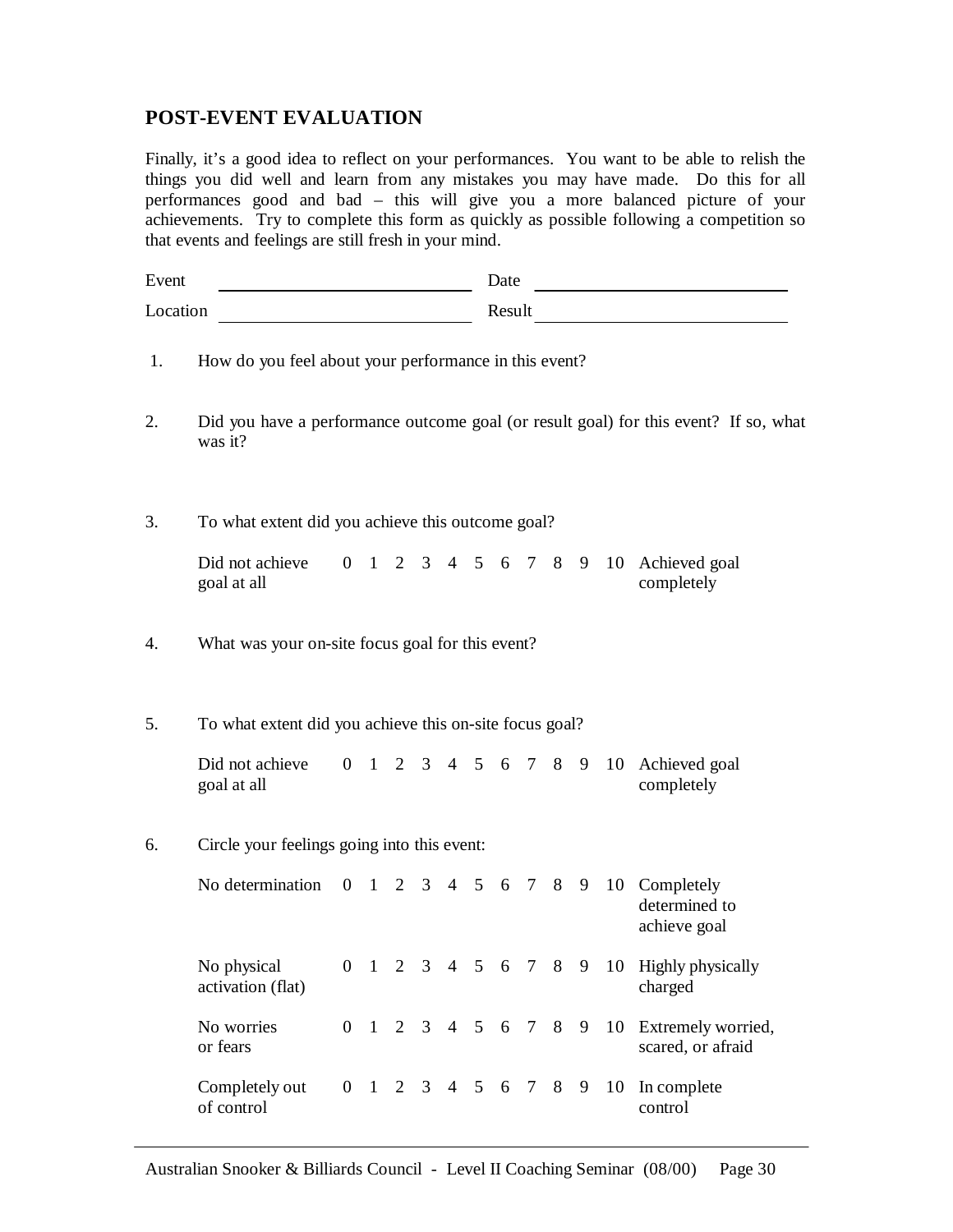….feelings going into this event:

| Mentally calm                                          | $\Omega$ |                | $1\quad 2\quad 3$ | $4\quad 5$                  |                   | $6\overline{6}$ | $7\overline{ }$ | 8 | 9   | 10 | Mentally uptight                                          |
|--------------------------------------------------------|----------|----------------|-------------------|-----------------------------|-------------------|-----------------|-----------------|---|-----|----|-----------------------------------------------------------|
| No task focus                                          | $\theta$ |                | $1\quad 2\quad 3$ | $\overline{4}$              | 5                 | 6               | 7 8             |   | 9   | 10 | Complete task focus                                       |
| No commitment<br>to fully extend<br>myself             | $\Omega$ |                | $1\quad 2\quad 3$ | $\overline{4}$              | $5\overline{)}$   | 6               | 7 8 9           |   |     | 10 | Complete commitment<br>to fully extend myself             |
| No confidence in<br>in my physical<br>preparation      | $\Omega$ |                |                   | 1 2 3 4 5 6 7 8             |                   |                 |                 |   | - 9 | 10 | Complete confidence<br>in my physical<br>preparation      |
| No confidence in<br>in my mental<br>preparation        |          |                |                   | $0 \t1 \t2 \t3 \t4 \t5 \t6$ |                   |                 | $7\overline{ }$ | 8 | 9   | 10 | Complete confidence<br>in my mental<br>preparation        |
| No confidence in<br>in my abilities<br>to achieve goal | $\Omega$ | $\overline{1}$ |                   | $2 \t3 \t4 \t5 \t6$         |                   |                 | $7\overline{ }$ | 8 | 9   | 10 | Complete confidence<br>in my abilities<br>to achieve goal |
| Not willing to take $0$<br>necessary risks             |          | $\overline{1}$ | 2 3               |                             | $4\quad 5\quad 6$ |                 | $7\overline{ }$ | 8 | 9   | 10 | Willing to take<br>necessary risks                        |

7. Did you follow a previously practiced pre-event plan?

 $Yes$  No

If partly, which parts were followed and which parts were not?

- 8. What were you saying to yourself (or thinking) immediately before the start of the event?
- 9. Were you able to follow your pre-planned event focus plan?

 $Yes \longrightarrow No \longrightarrow Partly \longrightarrow$ 

If partly, which parts were followed and which parts were not?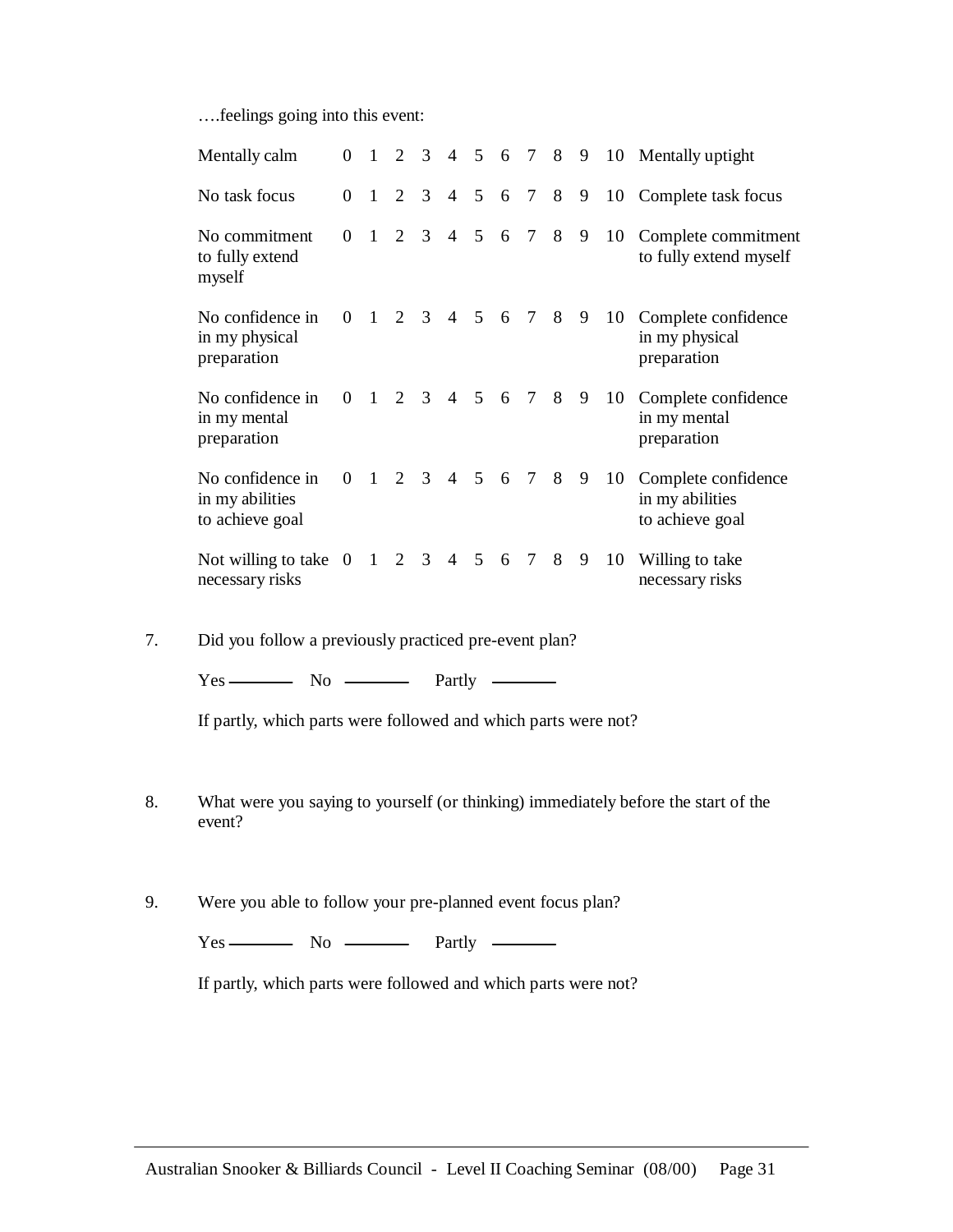10. Rate your overall feeling of effectiveness during the different segments of your preevent preparation and performance. Use a scale from 0 to 10 where 10 is "going great" (right on target) and 0 is the "absolute pits" (right off the target), and 5 is somewhere in between.

 30-60 min. before event (warm-up) Warm-up before start Moments before start **Start**  Event Finish

11. Were you able to fully extend yourself to the limit during the event?

Did not extend 0 1 2 3 4 5 6 7 8 9 10 Completely extended myself at all myself to the limit

- 12. What were you saying to yourself or focused on to extend to the limits?
- 13. During the event did your focus of attention stay on your performance or drift to other things?

Drifting most 0 1 2 3 4 5 6 7 8 9 10 Completely focused, of the time absorbed in per formance

14. When you were going your best, where was your focus?

- 15. If you were going less well in parts, where was your focus?
- 16. Did you have to make a recovery to get back "on track" during the event? If so, were you able to recover and focus again quickly? If you used a "cue word" to refocus? Did it work?
- 17. Did anything unforeseen or unexpected happen either before or during the event that may have had an impact on your performance?

18. Should anything be changed or adapted for the next competition?